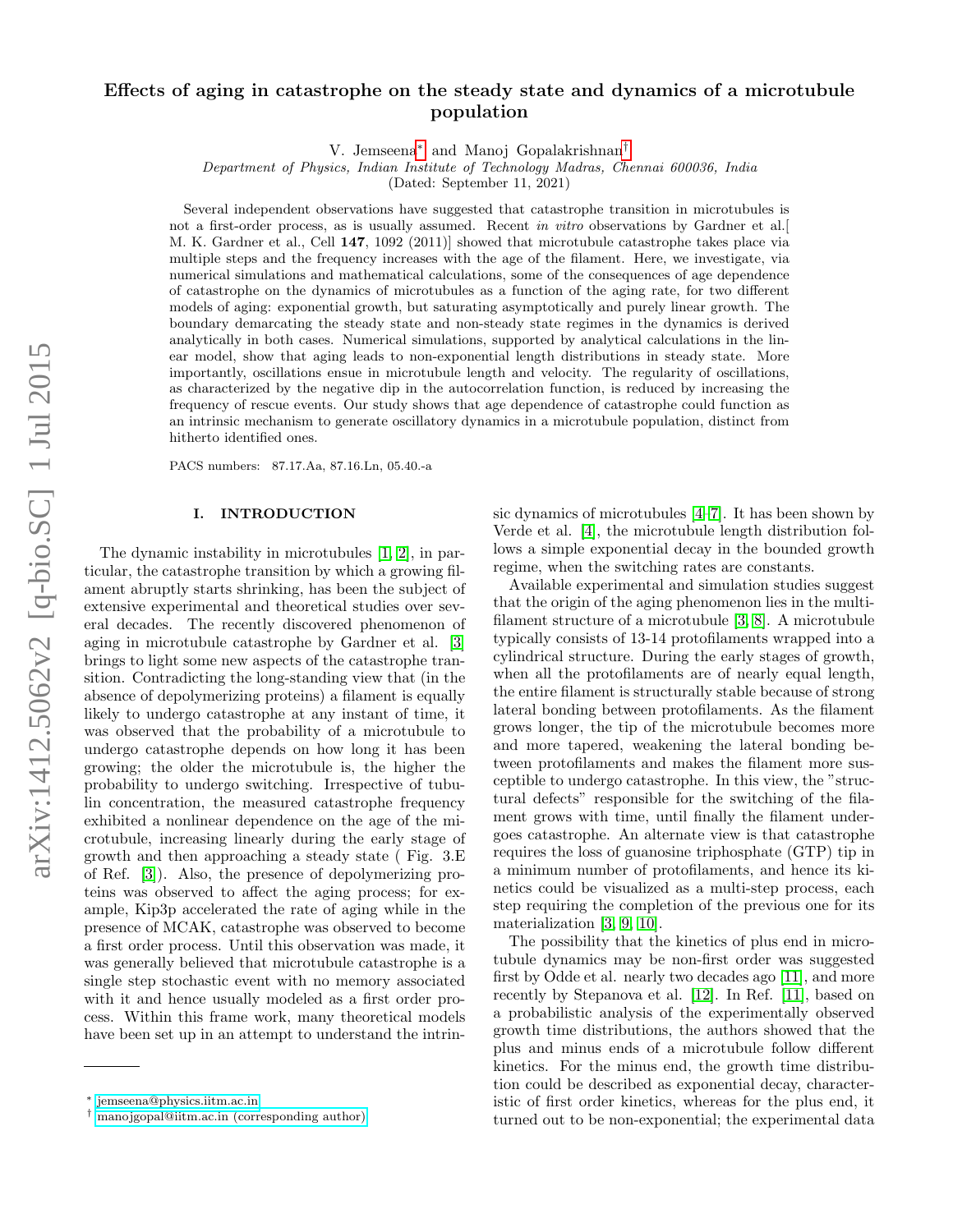in this case fitted well to gamma distribution. Since the gamma distribution characterizes a multi step process, it was inferred that a growing microtubule (at the plus end) has to go through a sequence of events in order that catastrophe occurs. A new parameter was introduced to describe dynamic instability, apart from  $\nu_c$  (catastrophe frequency),  $\nu_r$  (rescue frequency),  $v_q$  (growth velocity) and  $v_s$  (shrinking velocity), viz., the shape parameter r of the growth time (or equivalently, time until catastrophe, hence also called catastrophe time) distribution (gamma distribution). The value of the shape parameter that gave reasonably good fit with the experimental data is  $r \sim 3$ suggesting that catastrophe take place in a series of three steps, with each individual step being characterized by rate constant  $\theta \sim 1.67$ min<sup>-1</sup>. Later, Odde and Buettner [\[13\]](#page-10-10) showed that oscillations in state (growth/shrinkage) arise as a natural consequence of non-first order kinetics of catastrophe and rescue processes.

In the present paper, we develop a mathematical model of dynamic instability, wherein the evolution of catastrophe frequency with the age of the filament is explicitly taken into account. Motivated by experimental observations of Gardner et al.[\[3\]](#page-10-2), we assume here that agedependent catastrophe frequency is given by the phenomenological expression

<span id="page-1-0"></span>
$$
\nu_c(\tau) = \nu_c^{\text{max}} \left( 1 - e^{-\lambda \tau} \right),\tag{1}
$$

where  $\nu_c^{\text{max}}$  is the asymptotic value,  $\lambda$  is referred to as the aging rate, with  $\tau$  being the *age*, the time spent by the filament in the growing state after the last rescue event. In this sense, we assume the age of a filament as being given by an internal clock in the filament, the reading of which is reset to zero at every catastrophe, and which starts "ticking" as soon as rescue happens. For simplicity, and for lack of strong evidence to the contrary, we assume that rescue events follow first-order kinetics characterized by rate  $\nu_r$ . A fit of Eq[.1](#page-1-0) to the experimental data in [\[3\]](#page-10-2) is shown in Fig. [1.](#page-1-1)

The motivation for choosing the above expression is primarily its mathematical simplicity, which makes it suitable for further calculations. A similar, but not exactly identical, mathematical form for aging of catastrophe also emerges naturally within a recently proposed model<sup>[\[10\]](#page-10-7)</sup> where the transition is modeled as a first passage process, such that a threshold number of protofilaments are required to lose their individual GTP tips by hydrolysis for it to happen. For details, we refer the reader to Supplementary Information [\[14\]](#page-10-11). In Ref. [\[3\]](#page-10-2), by comparison, it is assumed that the catastrophe time distribution (to be discussed in Sec. II) is represented by gamma distribution, similar to [\[11\]](#page-10-8). Here too, the catastrophe transition is visualized as a first passage event, and requires the occurrence of a threshold number  $r$  of underlying events, but each event is assumed to occur with the *same* rate  $\theta$ . In this case, the precise nature of the underlying events is not specified in detail. Both the



<span id="page-1-1"></span>FIG. 1. A fit of the experimental data given in figure 1. D in Ref. [\[3\]](#page-10-2) , using the expression for age-dependent catastrophe frequency given by Eq[.1.](#page-1-0) A simpler linear fit given by Eq[.7](#page-2-0) is also shown, see Sec. II for discussion. The best fit parameter values for the nonlinear curve given by Eq[.1](#page-1-0) are  $\nu_c^{\text{max}} = 0.3 \text{min}^{-1}$  and  $\lambda = 0.273 \text{min}^{-1}$ , while for the linear curve  $\beta = 0.038 \text{min}^{-2}$  and  $\Delta = 0.0072 \text{min}^{-1}$ .

exponential aging function in Eq[.1](#page-1-0) as well as the corresponding function derived from the gamma distribution fit the experimental data almost equally well; see Fig. 1 in Supplemental Material [\[14\]](#page-10-11).

A brief summary of our results are as follows: as a direct consequence of Eq[.1,](#page-1-0) the distribution of time intervals corresponding to the growth phase is found to be non-monotonic (Section II). The Fokker-Planck equations for microtubule dynamics in the presence of aging (set up in Sec. III) lead to a number of analytical results, presented in Sec. IV. In particular, the stationary length distribution is non-exponential, approaching half-Gaussian form in the limit  $\lambda \to 0$ , while the standard exponential decay is recovered in the limit  $\lambda \to \infty$ . Exact mathematical expressions for length autocorrelation function are derived in Laplace space, but in general, explicit inversion is found difficult. Numerical simulations (Sec. IV) show that the autocorrelation function possesses a negative lobe, signifying oscillatory behavior, the half-period of which is measured as a function of aging rate  $\lambda, \nu_c^{\text{max}}$  and  $v_g/v_s$ , the ratio of growth and shrinkage velocities. Numerically computed velocity autocorrelation function also shows similar properties. For near-experimental parameter values, the half-period of length oscillations is found to be in the range of  $\sim 5-10$ minutes. In this context, we also make a comparison with experimental observations on chromosome oscillations in the concluding section (Sec. V).

# II. CATASTROPHE TIME DISTRIBUTION

In this paper, we introduce the age of the filament  $\tau$  as a variable that describes the state of a growing filament (in addition to its length) irrespective of the origins of the aging effect. Although rescue events are not reported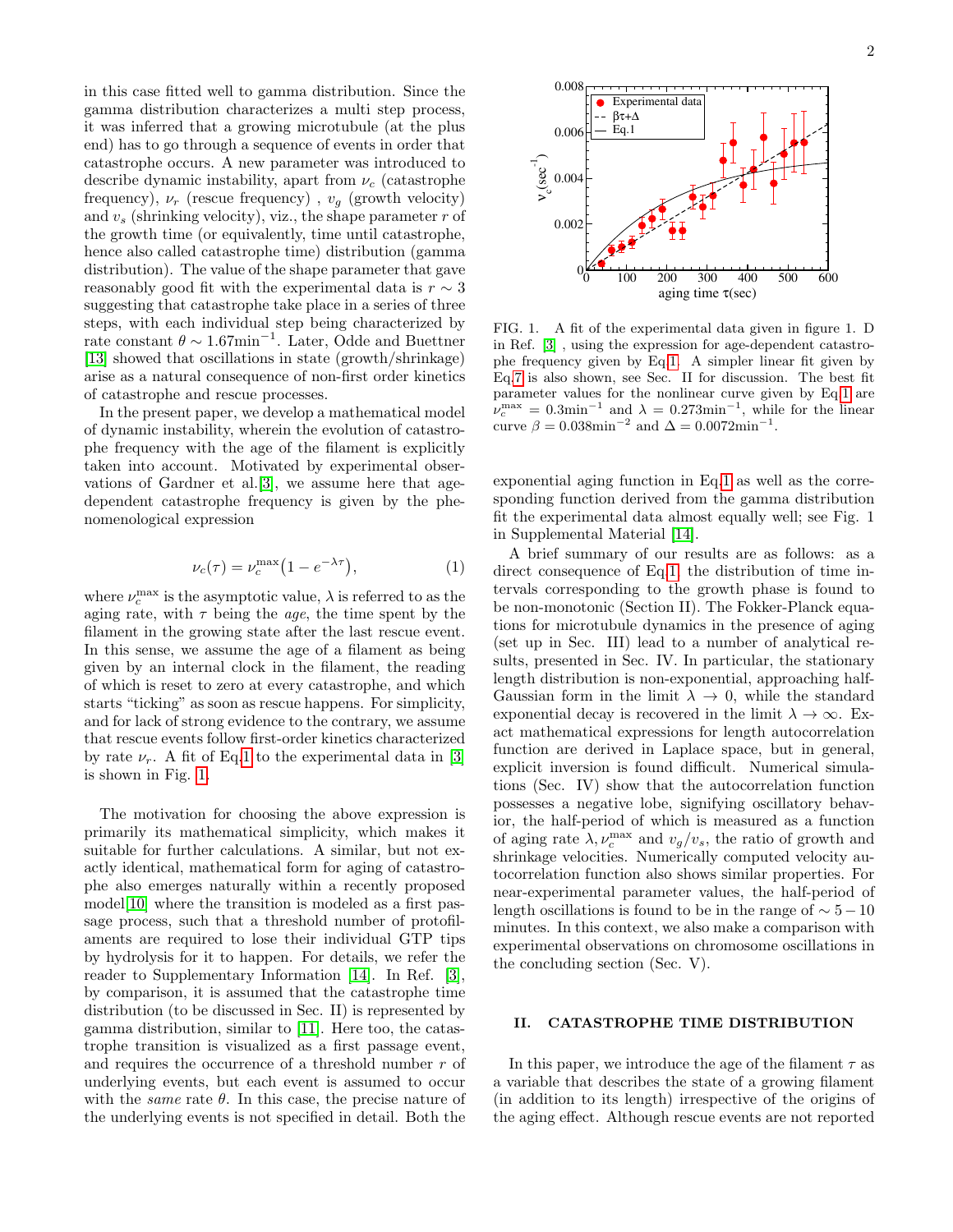in the experiments by Gardner et al. [\[3\]](#page-10-2), here we take a step a forward: we assume that if rescue events are present, after every rescue, a filament starts to grow as a fresh filament without any structural defects. Age is reset to zero at each catastrophe event, which again starts to grow linearly with time upon the rescue of the filament. Since our objective is to explore the consequences of age-dependent catastrophe on dynamic instability, we do not consider explicitly microscopic events such as addition/removal of monomers and hydrolysis; these enter the formalism implicitly through catastrophe and rescue rates[\[6,](#page-10-12) [10,](#page-10-7) [15,](#page-10-13) [16\]](#page-10-14).

In the present study, we use the two state continuum approach model proposed by Verde et al. [\[4\]](#page-10-3), where the dynamics is captured by a pair of coupled first order partial differential equations at a macroscopic level. Many mathematical models have been formulated in the past, based on this two state approach to explore dynamic instability and its applications, eg., microtubule oscillations [\[17,](#page-10-15) [18\]](#page-10-16), dynamics under confinement[\[19,](#page-10-17) [20\]](#page-10-18), search for targets[\[20–](#page-10-18)[22\]](#page-10-19) and the effects of regulators [\[23,](#page-10-20) [24\]](#page-10-21).



<span id="page-2-5"></span>FIG. 2. Probability distribution function for catastrophe time (growth time) given by Eq. [3,](#page-2-1) for different  $\lambda$  values with  $v_c^{\text{max}} = 0.5 \text{min}^{-1}$ . The dotted curve gives the catastrophe time distribution for the linear model with  $\beta = 0.05$ min<sup>-2</sup>. In the inset the scaled average catastrophe time for the expo-nential model, given by Eq. [10](#page-2-2) as a function of  $\alpha$  is shown.

Let us denote by T the time until catastrophe (referred to as the catastrophe time), starting from a rescue event at  $T = 0$ . Then, the probability distribution for T is given by

<span id="page-2-3"></span>
$$
f_c(T) = \nu_c(T) \exp\left(-\int_0^T \nu_c(\tau) d\tau\right).
$$
 (2)

After substituting Eq[.1](#page-1-0) in Eq[.2,](#page-2-3) we find

<span id="page-2-1"></span>
$$
f_c(T) = \nu_c^{\max} e^{\alpha} \left[ (1 - e^{-\lambda T}) \exp[-(\nu_c^{\max} T + \alpha e^{-\lambda T})] \right],
$$
\n(3)

for which the following limiting cases are of special interest:

<span id="page-2-4"></span>
$$
f_c(T) \sim \nu_c^{\max} e^{\alpha} \exp[-\nu_c^{\max} T], \quad \lambda T \gg 1 \qquad (4)
$$

$$
f_c(T) \sim \beta T e^{\frac{-\beta T^2}{2}}, \qquad \lambda T \ll 1, \qquad (5)
$$

where we have defined the parameters

<span id="page-2-7"></span>
$$
\alpha = \frac{\nu_c^{\text{max}}}{\lambda} \quad ; \quad \beta = \nu_c^{\text{max}} \lambda. \tag{6}
$$

Note that the latter regime ( $\lambda T \ll 1$ ), if extended to all times, formally corresponds to a linear dependence of catastrophe frequency on age, i.e.,

<span id="page-2-0"></span>
$$
\nu_c(\tau) = \beta \tau,\tag{7}
$$

which we shall call the "linear model", to distinguish it from the "exponential model" given by Eq[.1](#page-1-0) (note that even the linear model fits the experimental data reasonably well, see Fig[.1\)](#page-1-1). Both models will be studied in this paper. The linear model turns out to be more amenable to mathematical analysis; see, for instance, Sec. IV B for explicit analytical expression for length autocorrelation function.

The distributions in Eq[.3](#page-2-1) and Eq[.5](#page-2-4) are non-monotonic function of  $T$  (see Fig[.2\)](#page-2-5), with the maxima, corresponding to the most probable switching time, located at

$$
T_{\rm m} = \frac{1}{\lambda} \ln \left[ \frac{2\alpha}{(1 + 2\alpha - \sqrt{1 + 4\alpha})} \right]
$$
 (exponential model),  

$$
T_{\rm m} = \frac{1}{\sqrt{\beta}}
$$
 (linear model). (8)

In the limit  $\alpha \gg 1$ , the expression for the exponential model approaches that of the linear model, as expected. The average time until catastrophe is calculated as

<span id="page-2-6"></span>
$$
T_c = \int dT f_c(T) T.
$$
\n(9)

Using Eq[.3](#page-2-1) and Eq[.9,](#page-2-6) we find, for the exponential model,

<span id="page-2-2"></span>
$$
T_c = \frac{\alpha^2 e^{\alpha}}{\nu_c^{\max}} \sum_{n=0}^{\infty} \frac{(-1)^n \alpha^n}{n!} \left[ \frac{1}{(\alpha+n)^2} - \frac{1}{(\alpha+(n+1))^2} \right],\tag{10}
$$

with the limiting behavior  $T_c \sim 1/\nu_c^{\text{max}}$  as  $\lambda \to \infty$ , corresponding to the constant catastrophe case. For the linear model in Eq[.7,](#page-2-0) we find, similarly,

$$
T_c = \frac{1}{4} \sqrt{\frac{\pi}{\beta}}.\tag{11}
$$

The non-monotonic behavior of  $f_c(T)$ , by virtue of the "tightening" of the direction reversal times (see Fig. [2\)](#page-2-5), opens up the possibility of oscillatory dynamics, which we shall explore in detail in Sec. IV B later using autocorrelation functions. Numerical simulations indicate that oscillations occur when the aging rate (in the exponential model) and rescue frequency are sufficiently small.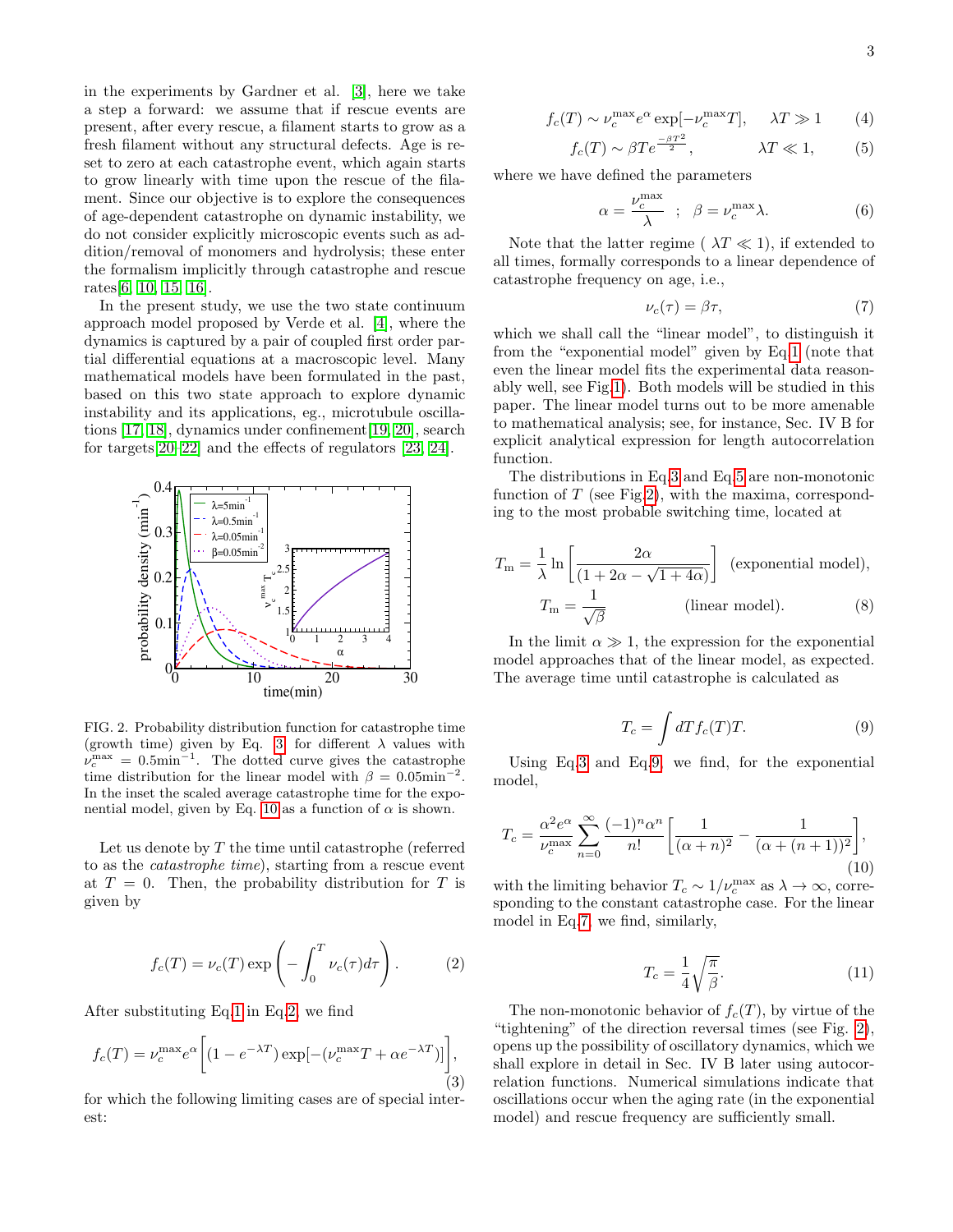# III. CONTINUUM EQUATIONS FOR THE TWO-STATE STOCHASTIC MODEL

According to the two-state stochastic model, a given microtubule exists either in the growing state or shrinking state during its life time. A third state called pause state is also possible where the filament neither grows or shrinks [\[2\]](#page-10-1). In the present study, we ignore the existence of the pause state, as well as the structural details of the filament, although such details may implicitly affect the catastrophe rate. A microtubule nucleates from a nucleation center at a rate  $\nu$  ('birth') and it may disappear completely by shrinking to length zero ('death'). In between birth and death, a microtubule switches between growing and shrinking states; switch from growing state to shrinking state (catastrophe) takes place at rate  $\nu_c(\tau)$  (given by Eq[.1,](#page-1-0) including the limiting linear form) and the reverse transition takes place at rate  $\nu_r$  (rescue) which is taken to be a constant. The growth velocity is denoted by  $v_q$ , the shrinkage velocity by  $v_s$ , and the length by x.

Let us now denote by  $G'_{1j}(x, \tau, t | x_0, 0) dx d\tau$  the proba-

bility to find a filament in the growing state with length and age in the range  $[x, x+dx]$  and  $[\tau, \tau+d\tau]$  respectively, at time t. Similarly,  $G_{0i}(x,t|x_0)dx$  gives the probability to find a filament in the shrinking state with length in the range  $[x, x + dx]$  at time t. In both cases,  $x_0$  is the initial length and  $j = 1, 0$ , indicates the state of growth or shrinkage at  $t = 0$ . Note that the age variable  $\tau$  is relevant only in the growing state, and is therefore present only in one set of Green's functions, for which the primed notation is used.

The variables x and  $\tau$  evolve according to the following equations:

$$
\frac{dx}{dt} = v_g; \quad \frac{d\tau}{dt} = 1 \quad \text{(growing state)},
$$
\n
$$
\frac{dx}{dt} = -v_s; \quad \tau = 0 \quad \text{(shrinking state)}. \quad (12)
$$

The Green's functions then satisfy the following differential equations, which suitably generalize the corresponding equations for constant catastrophe rate, with aging absent $[4, 5, 7]$  $[4, 5, 7]$  $[4, 5, 7]$ :

<span id="page-3-0"></span>
$$
\frac{\partial G'_{1j}(x,\tau,t|x_0,0)}{\partial t} = -v_g \frac{\partial G'_{1j}(x,\tau,t|x_0,0)}{\partial x} - \frac{\partial G'_{1j}(x,\tau,t|x_0,0)}{\partial \tau} - \nu_c(\tau)G'_{1j}(x,\tau,t|x_0,0) + \nu_r G_{0j}(x,t|x_0)\delta(\tau),
$$
(13)

<span id="page-3-1"></span>
$$
\frac{\partial G_{0j}(x,t|x_0)}{\partial t} = v_s \frac{\partial G_{0j}(x,t|x_0)}{\partial x} + \int_0^\infty d\tau \ \nu_c(\tau) G'_{1j}(x,\tau,t|x_0,0) - \nu_r G_{0j}(x,t|x_0), \qquad x \ge 0. \tag{14}
$$

Note that resetting of age to zero in the shrinking state is achieved through the introduction of delta function in Eq[.13.](#page-3-0)The Green's functions satisfy the normalization condition:  $\int_0^\infty$  $\int_{0} [G_{1j}(x, t|x_0) + G_{0j}(x, t|x_0)]dx = 1$ , where

$$
G_{1j}(x,t|x_0) \equiv \int_{0}^{\infty} G'_{1j}(x,t,\tau|x_0,0)d\tau.
$$
 (15)

# IV. RESULTS

#### A. Length and age distribution

Many microtubule-dependent functions in the cell depend on the spatial organization of microtubules, and hence, a quantity of primary interest is their length distribution. In the case of constant switching rates, Verde et al. [\[4\]](#page-10-3) have shown that a microtubule population reaches a steady state with a stationary length distribution, when

$$
\nu_c v_s > \nu_r v_g,\tag{16}
$$

in which case the lengths are exponentially distributed, with mean length  $\langle x \rangle = (\nu_c/v_g - \nu_r/v_s)^{-1}$ . To understand how these results are modified in the presence of age-dependence in catastrophes, we start by defining the stationary length distributions

$$
P'_{1}(x,\tau) \equiv \lim_{t \to \infty} G'_{1j}(x,\tau,t|x_0,0),
$$
  
\n
$$
P_{0}(x) \equiv \lim_{t \to \infty} G_{0j}(x,t|x_0),
$$
\n(17)

which satisfy the following steady state equations, obtained by putting the LHS to zero in Eq[.13](#page-3-0) and Eq[.14.](#page-3-1)

<span id="page-3-2"></span>
$$
v_g \frac{\partial P'_1(x,\tau)}{\partial x} = -\frac{\partial P'_1(x,\tau)}{\partial \tau} - \nu_c(\tau) P'_1(x,\tau),
$$
  
 
$$
+ \nu_r P_0(x) \delta(\tau) \tag{18}
$$

<span id="page-3-3"></span>
$$
v_s \frac{\partial P_0(x)}{\partial x} = -\int_0^\infty \nu_c(\tau) P_1'(x,\tau) d\tau + \nu_r P_0(x). \tag{19}
$$

To solve Eq[.18](#page-3-2) and Eq[.19](#page-3-3) we assume, for simplicity, that nucleation rate is very large such that nucleation of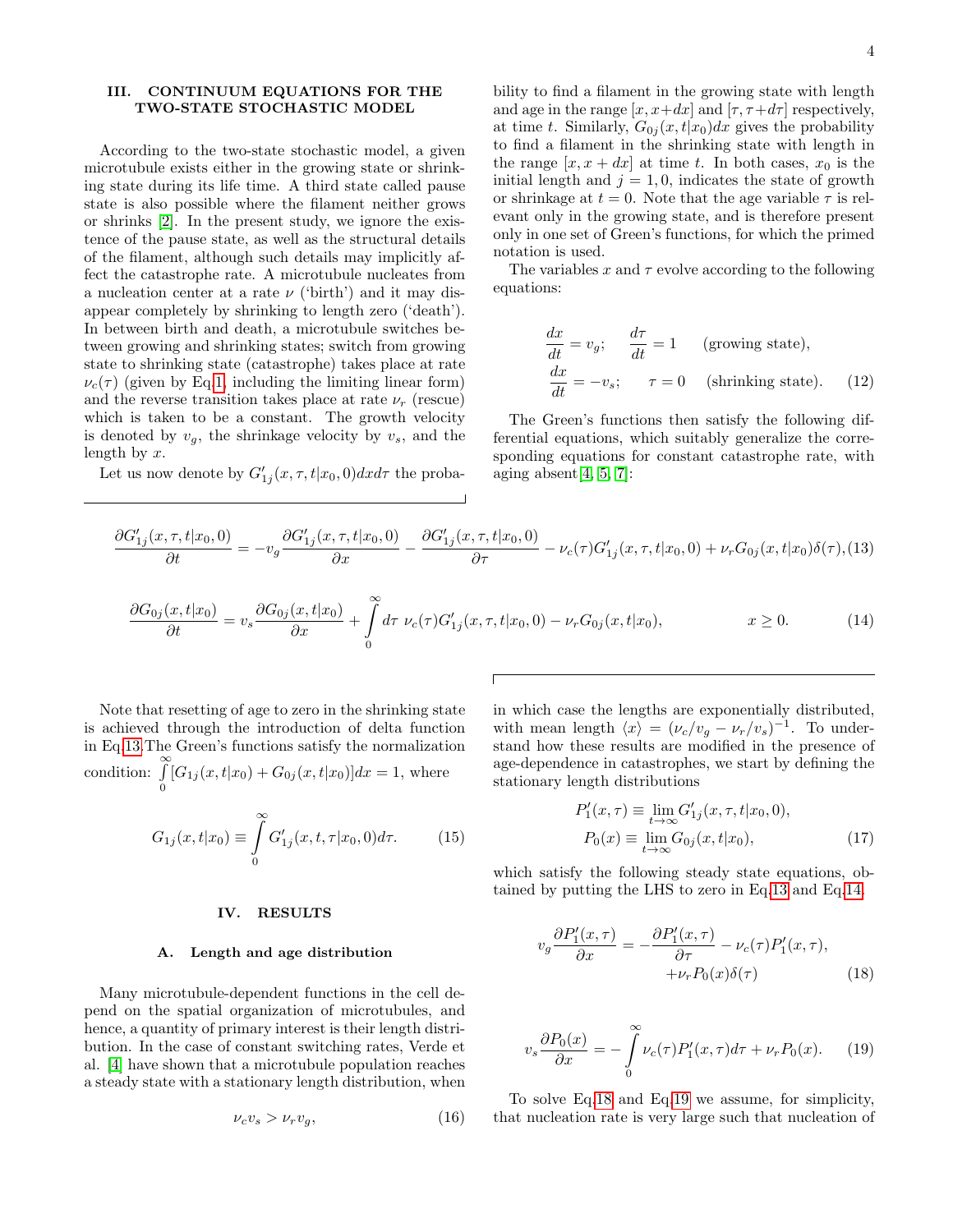a new filament takes place instantaneously once a microtubule disappears at that site; hence the net flux at the boundary is zero. The resulting flux balance condition at the boundary  $x = 0$  can be written as

<span id="page-4-6"></span>
$$
v_s P_0(x)\delta(\tau)|_{x=0} = v_g P'_1(x,\tau)|_{x=0} \tag{20}
$$

and we define,  $J_0 \equiv v_s P_0(x)|_{x=0}$ . We now Laplacetransform  $x \to p$  in Eq[.18](#page-3-2) and Eq[.19](#page-3-3) by defining

$$
\tilde{P}'_1(p,\tau) = \int_0^\infty e^{-px} P'_1(x,\tau) dx; \tilde{P}_0(p) = \int_0^\infty e^{-px} P_0(x) dx.
$$
\n(21)

After applying the above transformations in Eq[.18](#page-3-2) and Eq[.19,](#page-3-3) followed by simplifications (see Appendix A for details), we arrive at the expression

<span id="page-4-0"></span>
$$
\tilde{P}'_1(p,\tau) = \left[\frac{J_0 v_s p}{v_s p - \nu_r (1 - \zeta(p))}\right] \times \exp\left(-v_g p \tau - \int_0^\tau \nu_c(\tau') d\tau'\right), (22)
$$

where the function  $\zeta(p)$  is given by Eq[.A8.](#page-11-0) After integrating out  $\tau$  from Eq[.22,](#page-4-0) we obtain

<span id="page-4-1"></span>
$$
\tilde{P}_1(p) = \left[\frac{J_0 v_s p}{v_s p - \nu_r (1 - \zeta(p))}\right] \eta(p),\tag{23}
$$

 $\eta(p)$  is given by Eq[.A9.](#page-11-1) Similarly,

<span id="page-4-2"></span>
$$
\tilde{P}_0(p) = \frac{J_0(1 - \zeta(p))}{v_s p - \nu_r(1 - \zeta(p))}.
$$
\n(24)

Both Eq[.23](#page-4-1) and Eq[.24,](#page-4-2) together with the normalization property of the probability distribution functions (PDFs) are used to find the expression for  $J_0$  for specific forms of  $\nu_c(\tau)$ .

Exponential aging: We use the form of  $\nu_c(\tau)$  given in Eq[.1](#page-1-0) to calculate  $\zeta(p)$  and  $\eta(p)$  from the integrals given by Eq[.A8](#page-11-0) and Eq[.A9.](#page-11-1) The expression for  $J_0$ , fixed using normalization, i.e.,  $\sum_{j=0,1} \tilde{P}_j(0) = 1$ , turns out to be

<span id="page-4-3"></span>
$$
J_0 = \frac{\nu_c^{\max} v_s - \nu_r v_g [1 + e^{\alpha} \alpha^{-\alpha} \gamma(\alpha + 1, \alpha)]}{(v_g + v_s)[1 + e^{\alpha} \alpha^{-\alpha} \gamma(\alpha + 1, \alpha)]}.
$$
 (25)

Here  $\gamma(\alpha+1,\alpha)$  is the lower incomplete gamma function, defined [\[25\]](#page-10-23)

$$
\gamma(a,z) = \int\limits_0^z e^{-t} t^{a-1} dt,\tag{26}
$$

and the dimensionless constant  $\alpha$  is defined in Eq[.6.](#page-2-7) In the limit  $\alpha \to 0$  ( $\lambda \to \infty$ ), the term in the square bracket approaches unity. Steady state is guaranteed only if the numerator of the expression in Eq[.25](#page-4-3) is positive, thus for age-dependent catastrophe of the form in Eq[.1,](#page-1-0) the condition given by Verde et al. [\[4\]](#page-10-3) is modified as

$$
\nu_c^{\max} v_s > \nu_r v_g [1 + e^{\alpha} \alpha^{-\alpha} \gamma(\alpha + 1, \alpha)]. \tag{27}
$$

In the limit  $\lambda \to \infty$  the above condition reduces to  $\nu_c^{\text{max}} v_s > \nu_r v_g.$ 

Unfortunately, it is not possible to invert the Laplacetransforms in Eq[.23](#page-4-1) and Eq[.24](#page-4-2) explicitly, except for the special (but experimentally relevant) case  $\nu_r = 0$ . After substitution of the required  $\zeta(p)$  and  $\eta(p)$  from Eq[.B1](#page-11-2) and Eq[.B2](#page-12-0) respectively, we find that the length distribution  $P(x) = \sum_{j=0,1} P_j(x)$  has the form (for details see Appendix B)

<span id="page-4-4"></span>
$$
P(x) = A \exp\left(-\frac{\nu_c^{\max}}{v_g}x - \alpha e^{\frac{-\lambda}{v_g}x}\right),\tag{28}
$$

with the normalization constant given by

$$
\mathcal{A} = \frac{\nu_c^{\text{max}} e^{\alpha}}{v_g \left(1 + e^{\alpha} \alpha^{-\alpha} \gamma(\alpha + 1, \alpha)\right)}.
$$
 (29)

The state-specific distributions are given by  $P_1(x) =$  $\phi P(x)$  and  $P_0(x) = (1 - \phi)P(x)$  where  $\phi = v_g/(v_g +$  $v<sub>s</sub>$ ). The various limiting behaviours of the distribution in Eq[.28](#page-4-4) are as follows:

<span id="page-4-5"></span>
$$
P(x) \propto \exp\left(-\frac{\lambda \nu_c^{\max}}{2v_g^2} x^2\right), \quad \lambda \ll \nu_c^{\max}
$$

$$
P(x) \propto \exp\left[-\left(\frac{\nu_c^{\max}}{v_g} x + e^{-\frac{\nu_c^{\max}}{v_g} x}\right)\right], \quad \lambda = \nu_c^{\max}
$$

$$
P(x) \propto \exp\left(-\frac{\nu_c^{\max}}{v_g} x\right), \quad \lambda \gg \nu_c^{\max} . (30)
$$

The first two moments of the distribution in Eq[.28](#page-4-4) are of interest: these are

$$
\langle x \rangle = \frac{\mathcal{A}v_g^2}{\lambda^2} \sum_{n=0}^{\infty} \frac{(-1)^n \alpha^n}{n!} \left[ \frac{1}{(\alpha+n)^2} \right] \tag{31}
$$

and

$$
\langle x^2 \rangle = \frac{2\mathcal{A}v_g^3}{\lambda^3} \sum_{n=0}^{\infty} \frac{(-1)^n \alpha^n}{n!} \left[ \frac{1}{(\alpha+n)^3} \right].
$$
 (32)

Linear aging : It is also interesting to study separately the implications of linear increase in catastrophe with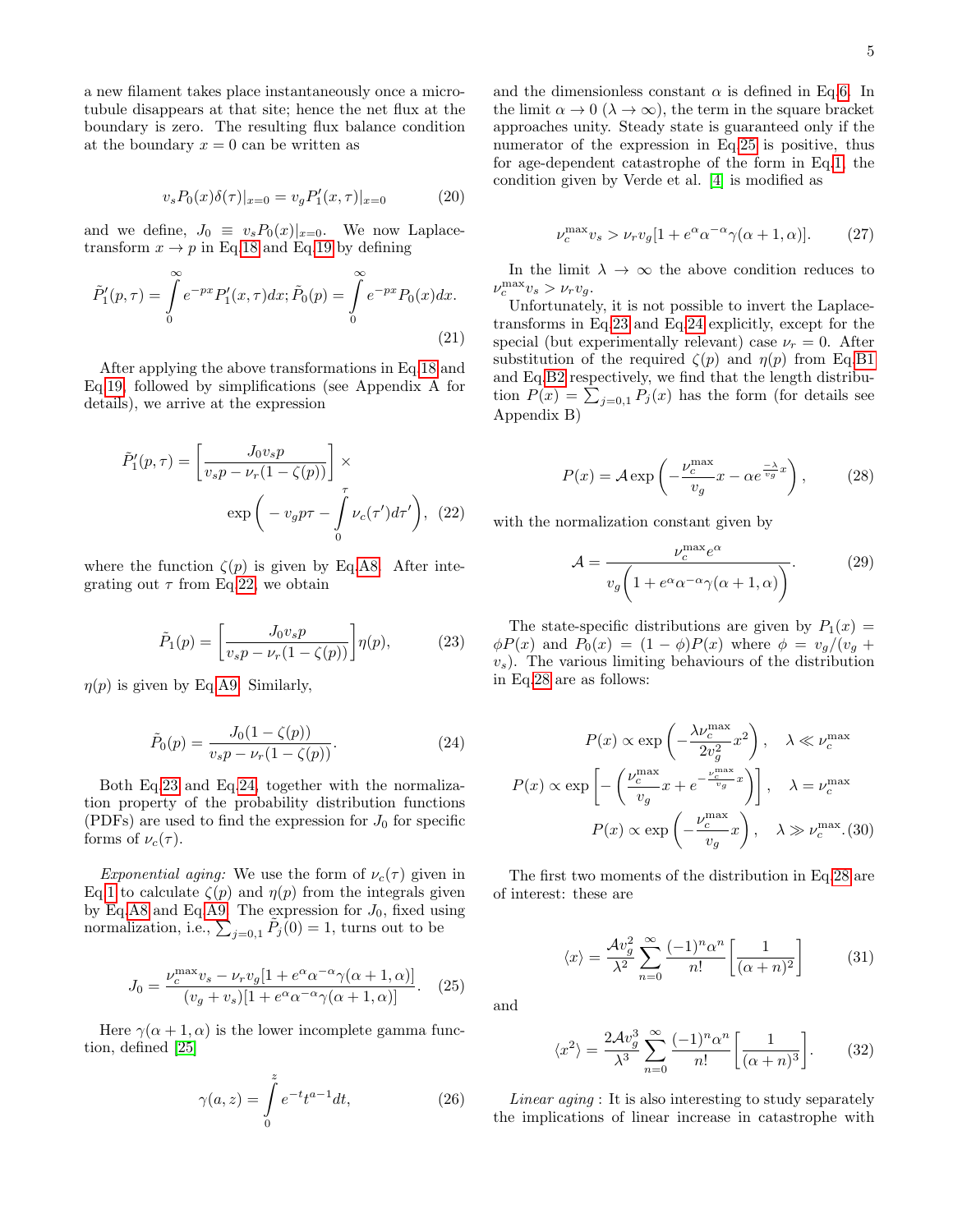age. In this case, the current at the boundary turns out to be

$$
J_0 = \frac{v_s - \nu_r v_g \sqrt{\frac{\pi}{2\beta}}}{(v_s + v_g) \sqrt{\frac{\pi}{2\beta}}}.
$$
\n(33)

The inverse Laplace transform of Eq[.23](#page-4-1) and Eq[.24,](#page-4-2) with  $\eta(p)$  and  $\zeta(p)$  given by expressions Eq[.B7](#page-12-1) and Eq[.B8](#page-12-2) respectively in Appendix B, leads to the length distribution (in this case, half-Gaussian)

<span id="page-5-0"></span>
$$
P(x) = \sqrt{\frac{2\beta}{\pi v_g^2}} e^{-\frac{\beta}{2v_g^2}x^2},
$$
\n(34)

which is identical to the first limiting case in Eq[.30.](#page-4-5)

Some parallels with the related problem of lengthdependent catastrophe are worth mentioning here. In the absence of rescue, length of a filament is given by  $v_q\tau$ , i.e,  $x \propto \tau$ , suggesting that in this case, the agedependent and length-dependent catastrophes are effectively the same, although the underlying mechanisms are quite different. Experimental evidence suggests that the intrinsic dynamics of microtubules can be regulated by the presence of microtubule associated proteins. A special class of proteins known as depolymerizing proteins are capable of enhancing the catastrophe rate. A widely studied example is the microtubule depolymerizer Kip3p, belonging to the kinesin 8 family, which is known to increase the catastrophe rate in a length-dependent manner [\[26\]](#page-11-3). Several authors have studied deploymerizerinduced length-dependent depolymerization and catastrophe [\[24,](#page-10-21) [27](#page-11-4)[–30\]](#page-11-5). Tischer et al. [\[24\]](#page-10-21) have shown that in the presence of length-dependent transition rates (both rescue and catastrophe) the length distribution develops a peak, implying a tighter regulation of lengths. In fission yeast experiments reported in Tischer et al.[\[31\]](#page-11-6) where rescue was found to be absent but catastrophe increases nearly linearly with length of the filament, it was predicted that length distribution is half-Gaussian, identical to Eq[.34.](#page-5-0)

Age distribution: The steady state age distribution in the growing state is defined as

$$
\rho(\tau) = \int_{0}^{\infty} P_1'(x, \tau) dx, \tag{35}
$$

where  $P'_{1}(x, \tau)$  is given by inverse Laplace transform of Eq[.22](#page-4-0) with respect to  $p$ . The result (which is independent of  $\nu_r$ ), is

$$
\rho(\tau) = \frac{\lambda \alpha^{\alpha} \exp(-\nu_c^{\max} \tau - \alpha e^{-\lambda \tau})}{\gamma(\alpha, \alpha)}
$$
 (exponential model) (36)

with limiting behaviors

$$
\rho(\tau) \propto e^{-\nu_c^{\max}\tau}, \quad \lambda \tau \gg 1
$$
  

$$
\rho(\tau) \propto e^{-\frac{\beta \tau^2}{2}}, \quad \lambda \tau \ll 1.
$$
 (37)

In the linear model, the age distribution is half-Gaussian at all times, consistent with Eq[.34:](#page-5-0)

$$
\rho(\tau) = \sqrt{\frac{2\beta}{\pi}} e^{-\frac{\beta \tau^2}{2}} \quad \text{(linear model)}.
$$
 (38)

#### B. Autocorrelation functions

We will now investigate further on the effects of aging, and the consequent change in the catastrophe time distribution, on correlation functions. In general, we expect that the observed peak in the distribution of catastrophe time (Fig[.2\)](#page-2-5) would make the catastrophe transition more deterministic and predictable, and hence may confer an oscillatory nature to microtubule dynamics. Microtubule oscillations is a well-studied phenomenon experimentally [\[32–](#page-11-7)[36\]](#page-11-8), but here, the oscillations generally refer to periodic changes in free tubulin concentration due to polymerization and depolymerization of filaments. The exception is the work by Odde and Buettner[\[13\]](#page-10-10); here, the authors considered dynamic instability as a two-state jump process with gamma-distributed residence times in each state. The autocorrelation function for the growth state was shown to exhibit oscillations.

In this study, we first looked at the autocorrelation in length of a microtubule assembly. In terms of the Green's functions  $G_{ij}$  (Eq[.13](#page-3-0) and Eq[.14\)](#page-3-1) and probability distributions  $P_i$  defined in Sec. III and Sec. IV. A respectively, the partial autocorrelation functions for length is defined as

<span id="page-5-1"></span>
$$
\langle x(0)x(t)\rangle_{ij} = \int dx_0 \int dx x_0 \; x \; G_{ij}(x, t|x_0) P_j(x_0). (39)
$$

Next, by summing Eq[.39](#page-5-1) over all the initial and final states, we define

<span id="page-5-3"></span>
$$
\mathcal{C}'_x(t) = \sum_{i,j} \langle x(0)x(t) \rangle_{ij},\tag{40}
$$

in terms of which the normalized autocorrelation is given by

<span id="page-5-2"></span>
$$
\mathcal{C}_x(t) = \frac{\mathcal{C}_x'(t) - \langle x \rangle^2}{\sigma_x^2},\tag{41}
$$

where  $\sigma_x^2 = \langle x^2 \rangle - \langle x \rangle^2$  is the variance in length. The normalization ensures that  $C_x(0) = 1$ .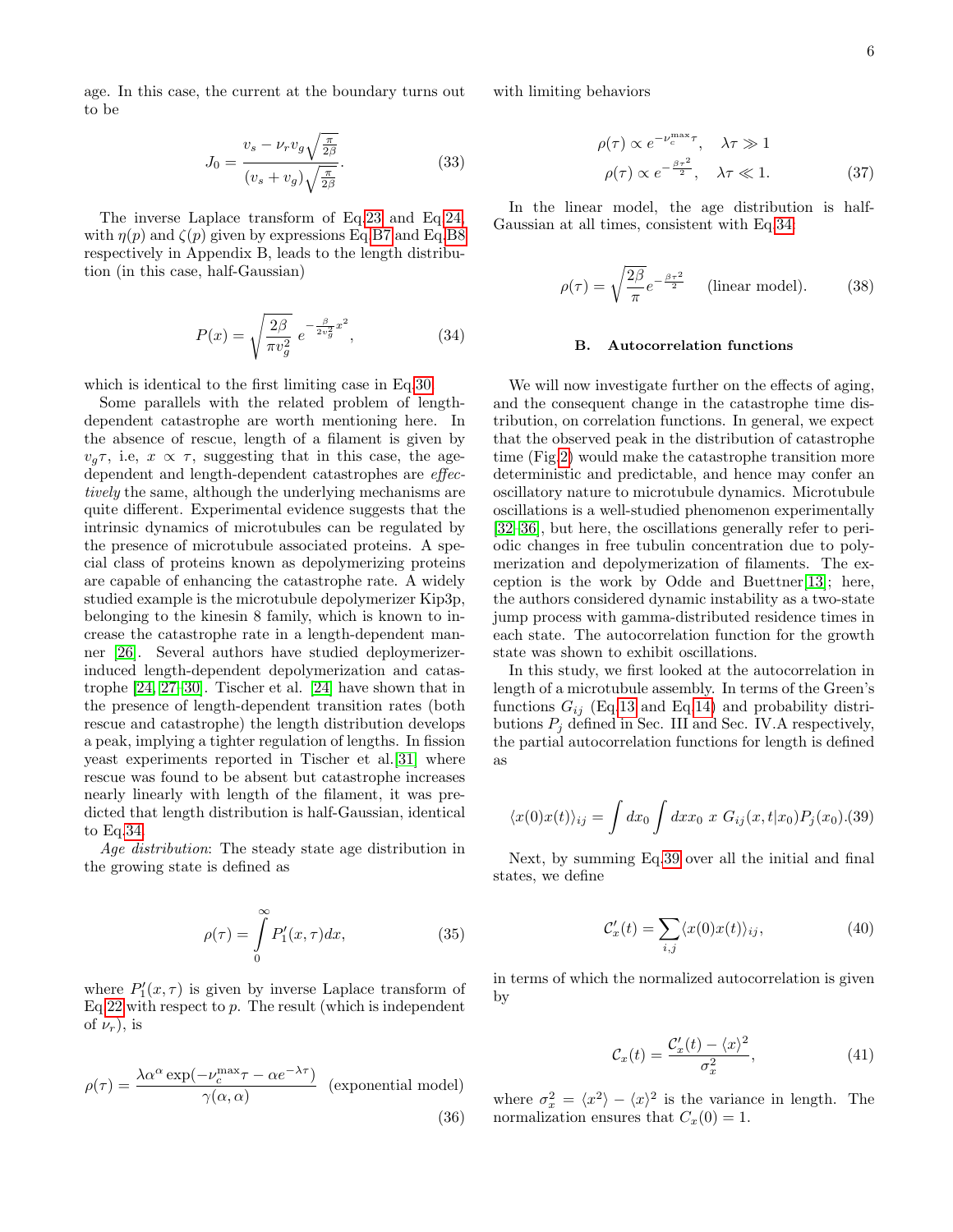The calculations of the autocorrelation function for the exponential model turned out to be cumbersome, and hence explicit results were derived only in the limit  $\lambda \rightarrow$  $\infty$  (constant catastrophe). For the linear model, explicit results could be obtained in Laplace space. We present our results for these cases now.

### 1. Case 1: Constant catastrophe,  $\lambda \to \infty$

When we put  $\lambda = \infty$  strictly, the Green's functions  $G_{1j}$  depends only on x, and not on  $\tau$ . Then, Eq[.13](#page-3-0) and Eq[.14](#page-3-1) reduce to

<span id="page-6-0"></span>
$$
\frac{\partial G_{1j}(x,t|x_0)}{\partial t} = -v_g \frac{\partial G_{1j}(x,t|x_0)}{\partial x} - \nu_c^{\max} G_{1j}(x,t|x_0) + \nu_r G_{0j}(x,t|x_0), \tag{42}
$$

<span id="page-6-1"></span>
$$
\frac{\partial G_{0j}(x,t|x_0)}{\partial t} = v_s \frac{\partial G_{0j}(x,t|x_0)}{\partial x} + \nu_c^{\max} G_{1j}(x,t|x_0) -\nu_r G_{0j}(x,t|x_0). \tag{43}
$$

Eq[.42](#page-6-0) and Eq[.43](#page-6-1) are solved by taking Laplace transform both with respect to time and space (see equations Eq[.C1](#page-12-3) and Eq[.C2](#page-12-4) in Appendix C). Using Eq[.41,](#page-5-2) and by putting  $\nu_r = 0$  in Eq[.C1](#page-12-3) and Eq[.C2,](#page-12-4) after a series of calculations we arrive at the following simple expression for length autocorrelation function:

$$
\mathcal{C}_x(t) = \frac{(v_s e^{-\nu_c^{\max}t} - v_g e^{-\frac{v_s}{v_g}\nu_c^{\max}t})}{v_s - v_g} \ (\nu_r = 0). \tag{44}
$$

In particular, in the limit  $v_s \to v_g$  the above expression becomes,

$$
C_x(t) = e^{-\nu_c t} (1 + \nu_c^{\max} t) \quad (\nu_r = 0, v_g = v_s). \tag{45}
$$

# 2. Case 2. Linear aging,  $\nu_c(\tau) = \beta \tau$

Eq[.13](#page-3-0) and Eq[.14](#page-3-1) are solved by taking transforms, with  $\nu_c(\tau)$  given by Eq[.7](#page-2-0) (see Appendix C). By putting  $\nu_r =$ 0 in Eq[.C9](#page-13-0) and Eq[.C10,](#page-13-1) and using Eq[.40,](#page-5-3) we find the Laplace transform of the unnormalized correlation as

<span id="page-6-2"></span>
$$
\tilde{C}'_x(s) = \frac{v_g^2}{s\beta} + \frac{v_s e^{a^2 s^2} \operatorname{erfc(as)}}{s^2 e^{b^2 s^2} \operatorname{erfc(bs)}} \left[ v_g \sqrt{\frac{2}{\pi \beta}} - \frac{v_g^2 s}{\beta v_s} e^{c^2 s^2} \operatorname{erfc(cs)} \right]
$$

$$
- \frac{v_s v_g}{s^2} \sqrt{\frac{2}{\pi \beta}} + \frac{v_g^2}{\beta} \sqrt{\frac{\pi}{2\beta}} e^{a^2 s^2} \operatorname{erfc(as)} e^{c^2 s^2} \operatorname{erfc(cs)}, \tag{46}
$$

where the constants  $a, b, c$  are defined as

$$
a = \frac{1}{\sqrt{2\beta}}
$$
;  $c = \frac{v_g}{v_s\sqrt{2\beta}}$ ;  $b = a + c$ .

As consistency checks for the expression in Eq[.46,](#page-6-2) we note that

$$
\lim_{s \to \infty} s\tilde{C}'_x(s) = \lim_{t \to 0} \langle x(0)x(t) \rangle \equiv \langle x^2 \rangle = \frac{v_g^2}{\lambda \nu_c^{\max}},\qquad(47)
$$

while

$$
\lim_{s \to 0} s\tilde{C}'_x(s) = \lim_{t \to \infty} \langle x(0)x(t) \rangle \equiv \langle x \rangle^2 = \frac{2v_g^2}{\pi \lambda \nu_c^{\max}}, \quad (48)
$$

both of which agree with direct calculations, starting from the distribution in Eq[.34.](#page-5-0)

It turns out difficult to extract more information about the time dependence of the function  $\mathcal{C}'_x(t)$  from the transform in Eq[.46,](#page-6-2) as the latter does not have a standard form which can be explicitly inverted. Therefore, to understand it better, we turn to numerical simulations; the results are presented in the next subsection.

Lastly, the velocity autocorrelation ( numerical results will be discussed in the next subsection) is studied by defining a state variable  $S(t)$ , which takes value  $+1$  or −1 depending on whether the filament is in growing or shrinking state, respectively, at time  $t$ . Then the instantaneous velocity of the filament is

$$
v(t) = v_g \left(\frac{1 + S(t)}{2}\right) - v_s \left(\frac{1 - S(t)}{2}\right) \tag{49}
$$

and the variable  $S(t)$  switches from +1 to -1 at a (agedependent) rate  $\nu_c(\tau)$ , and the reverse transition occurs at rate  $\nu_r$ . Therefore, the velocity autocorrelation can be easily expressed in terms of the state autocorrelation functions, defined as

$$
\mathcal{C}'_S(t) = \sum_{i,j} \langle S(0)S(t) \rangle_{ij}, \quad \mathcal{C}_S(t) = \frac{\mathcal{C}'_S(t) - \langle S \rangle^2}{\sigma_S^2}, (50)
$$

where  $\sigma_S^2 = 1 - \langle S \rangle^2$  is the variance in  $S(t)$ . In particular, when  $v_s = v_g$ ,  $v(t) = v_g S(t)$ , and hence the normalized velocity autocorrelation  $\mathcal{C}_v(t) = \mathcal{C}_S(t)$  itself.

### C. Numerical simulations

Given the difficulties in inverting the Laplace transforms, it became necessary to carry out stochastic numerical simulations to complete our study. Fixed time step (rather than Gillespie [\[37\]](#page-11-9)) algorithm is used in simulations as the distribution of catastrophe time is nonexponential when aging is present. In the simulations, each of the microtubule is allowed to evolve until a maximum time, independent of the others. We choose a time step dt such that  $0 < R dt < 1$ , where R can be  $\nu_c(\tau)$ ,  $\nu_r$  and  $\nu$ . The nucleation rate is chosen to be very large compared to the other rates in the simulation in order to achieve the boundary condition given by Eq[.20.](#page-4-6) A microtubule in the growing (shrinking) state persists in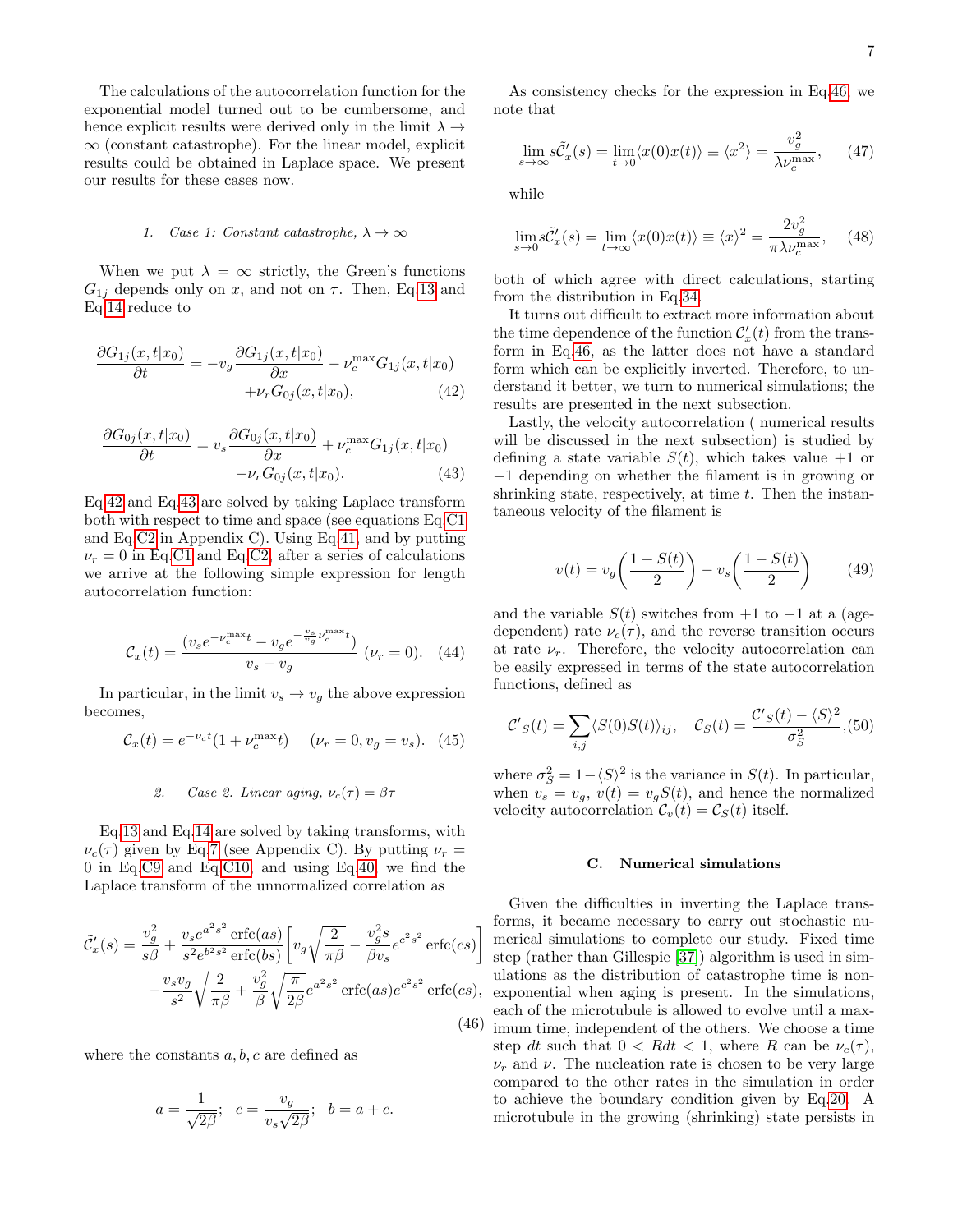

<span id="page-7-0"></span>FIG. 3. Microtubule length distribution for the exponential model. The parameter values are  $\nu = 6 \text{min}^{-1}$ ,  $\nu_r = 0$ ,  $\nu_c^{\text{max}} =$  $0.5\text{min}^{-1}, v_g = 1\mu\text{m min}^{-1}, v_s = 1.5\mu\text{m min}^{-1}.$  In the inset, a comparison of length distribution for  $\nu_r = 0$  and  $\nu_r = 0.1 \text{min}^{-1}$  for  $\lambda = 0.05 \text{min}^{-1}$  is shown. The line is shown for the analytical result given by Eq[.28.](#page-4-4)



<span id="page-7-1"></span>FIG. 4. Microtubule length distribution for the linear model. The parameter values are  $\nu = 6$ min<sup>-1</sup>,  $\nu_r = 0$ ,  $v_g = 1 \mu \text{m min}^{-1}$ ,  $v_s = 1.5 \mu \text{m min}^{-1}$ . In the inset, a comparison of length distribution for  $\nu_r = 0$  and  $\nu_r = 0.1$ min<sup>-1</sup> for  $\beta = 0.05$ min<sup>-2</sup> is shown. The line is shown for the analytical result given by Eq[.34.](#page-5-0)

that state and elongates by  $v_q dt$  (shrinks by  $v_s dt$ ) until it encounters catastrophe (rescue).

We studied length distribution, average length as well as length and velocity autocorrelation functions. Both exponential and linear catastrophes are studied. From the experiments reported in [\[3\]](#page-10-2), for a tubulin concentration of 12µM, we estimated that  $\lambda \approx 0.273$ min<sup>-1</sup> and  $\nu_c^{\text{max}} \approx 0.3 \text{min}^{-1}$ , obtained by fitting the experimental data to the function in Eq[.1,](#page-1-0) see Fig[.1.](#page-1-1) Keeping these values as a reference point in the parameter space, in the simulations, we varied  $\lambda$  (keeping  $\nu_c^{\text{max}}$  fixed at  $(0.5\text{min}^{-1})$  in the range  $0.05 - 5\text{min}^{-1}$ . For simulations with the linear aging model, we varied  $\beta$  in Eq[.7](#page-2-0) in the range  $0.05 - 5$ min<sup>-2</sup>. Although rescue events were not observed in the experiments reported in [\[3\]](#page-10-2), we considered the effects of non-zero rescue separately. The simulation results are discussed in detail now.



<span id="page-7-2"></span>FIG. 5. Time evolution of average microtubule length for the exponential model, with the inset showing time evolution of standard deviation in length. The parameter values are  $\nu = 6 \text{min}^{-1}, \nu_r = 0, \nu_c^{\text{max}} = 0.5 \text{min}^{-1}, \nu_g = 1 \mu \text{m min}^{-1},$  $v_s = 1.5 \mu m \text{ min}^{-1}.$ 



<span id="page-7-3"></span>FIG. 6. Time evolution of average microtubule length for the linear model, with the inset showing time evolution of standard deviation in length. The parameter values are  $\nu =$ 6min<sup>-1</sup>,  $\nu_r = 0$ ,  $v_g = 1 \mu m \text{ min}^{-1}$ ,  $v_s = 1.5 \mu m \text{ min}^{-1}$ .

#### (i) Length distribution and mean length

The length distribution for exponential (Fig[.3\)](#page-7-0) and linear (Fig[.4\)](#page-7-1) aging models are shown, along with the corresponding analytical results. The main plots show the results with zero rescue; the effect of including small nonzero rescue frequency can be seen in the insets.

The time evolution of the average length is shown in Fig[.5](#page-7-2) (exponential) and Fig[.6](#page-7-3) (linear). As expected intuitively, the average length increases with the increase in the "memory" of catastrophe (smaller  $\lambda$  or  $\beta$ ). It is observed from these plots that aging results in nonmonotonic time evolution of average length for sufficiently small  $\lambda$  (or  $\beta$ , in the linear model), indicating the possibility of oscillations. For the linear case, the peak in the curve remained noticeable even for large values of  $\beta$  (Fig[.6\)](#page-7-3).

#### (ii) Length autocorrelation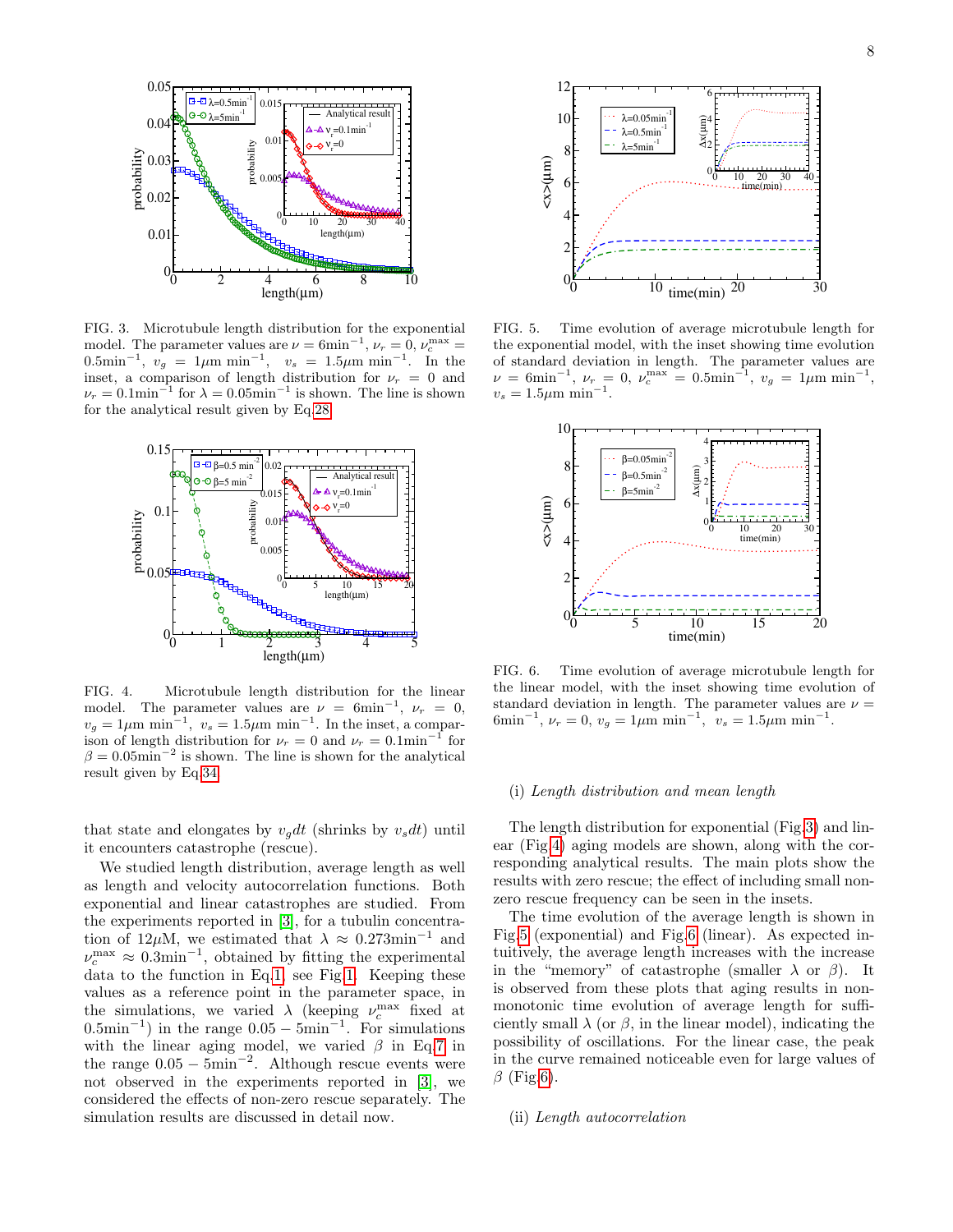

<span id="page-8-0"></span>FIG. 7. Microtubule length autocorrelation function for the exponential model. The parameter values are  $\nu = 6$ min<sup>-1</sup>,  $\nu_r = 0, \ \nu_c^{\rm max} = 0.5 {\rm min}^{-1}, \ v_g = 1 \mu {\rm m} \ {\rm min}^{-1}, \quad v_s =$  $1.5\mu m$  min<sup>-1</sup>. In the inset, oscillatory behavior of the autocorrelation function corresponding to the parameter value  $\lambda = 0.05$ min<sup>-1</sup> is highlighted.



<span id="page-8-1"></span>FIG. 8. Microtubule length autocorrelation function for the linear model. The parameter values are  $\nu = 6$ min<sup>-1</sup>,  $\nu_r = 0$ ,  $v_g = 1 \mu \text{m min}^{-1}$ ,  $v_s = 1.5 \mu \text{m min}^{-1}$ . In the inset, oscillatory parts of the autocorrelation functions are shown enlarged.

Simulation results show that, in the presence of aging in catastrophe, the length autocorrelation has a pronounced (negative) minimum, followed by much weaker higher order extrema, characteristic of damped oscillations; see Fig[.7](#page-8-0) and Fig[.8.](#page-8-1) For the exponential model (see Fig[.7\)](#page-8-0), the minimum loses depth and eventually disappears with increasing  $\lambda$  (eg., for  $\nu_c^{\max} = 0.5 \text{min}^{-1}$ , almost no trace of oscillations are seen for  $\lambda > 0.5$ min<sup>-1</sup>). For the linear model, however, oscillations in the autocorrelation are seen to be present for a wide range of  $\beta$ values studied, spanning three orders of magnitude.

When rescue is switched on, the autocorrelation function loses its oscillatory character gradually in both models. This is shown in Fig[.9](#page-8-2) for exponential (main plot) and linear models (inset) respectively. In the exponential model, given the parameters  $v_g = 1 \mu m \text{ min}^{-1}$ ,  $v_s =$ 1.5μm min<sup>-1</sup>,  $ν_c^{\text{max}} = 0.5 \text{min}^{-1}$  and  $\lambda = 0.05 \text{min}^{-1}$ , the autocorrelation correlation appears to follow multi-



<span id="page-8-2"></span>FIG. 9. Effect of rescue frequency on length autocorrelation function. The main plot is shown for exponential model ( $\lambda =$  $(0.05 \text{min}^{-1}, \nu_c^{\text{max}} = 0.5 \text{min}^{-1})$  and inset for linear model $(\beta = 0.05 \text{min}^{-1})$ 0.05min<sup>-2</sup>). The parameter values are  $\nu = 6$ min<sup>-1</sup>,  $v_g =$  $1\mu m \text{ min}^{-1}$ ,  $v_s = 1.5\mu \text{m min}^{-1}$ .



<span id="page-8-3"></span>FIG. 10. Half period of length autocorrelation function. (a) corresponds to half-period as a function of  $\lambda$ , with inset showing the same for the linear model as a function of β. The parameter values are  $\nu = 6$ min<sup>-1</sup>,  $v_g = 1 \mu$ m min<sup>-1</sup> ,  $v_s = 1.5 \mu m \text{ min}^{-1}$  and for the exponential model  $v_c^{\text{max}} =$  $0.5\text{min}^{-1}$ . The dashed line is a fit of  $\beta^{-\frac{1}{2}}$ (Eq[.51\)](#page-9-0). (b) corresponds to half-period as a function of  $v_g/v_s$ . The parameter values are  $\nu = 6 \text{min}^{-1}$ ,  $\nu_c^{\text{max}} = 0.5 \text{min}^{-1}$ ,  $\lambda = 0.05 \text{min}^{-1}$ (exponential model) and  $\beta = 0.05$ min<sup>-2</sup>(linear model).

exponential decay (without the negative lobe) when the rescue frequency  $\nu_r$  is nearly 0.05min<sup>-1</sup>; in the linear model, this occurs at  $\nu_r = 0.1$ min<sup>-1</sup>, given  $\beta =$  $0.05$ min<sup>-2</sup>.

We also estimated the half-period of the oscillations in length (about its mean value) from the autocorrelation function, as the position of the first minimum in  $C_x(t)$ , determined from simulation results. Fig[.10](#page-8-3)  $(a)$  shows the dependence of the half-period on the aging rates  $\lambda$  and  $\beta$ (inset): the logarithmic plots reveal that the half-period  $\propto \beta^{-\frac{1}{2}}$  in the linear model, which is expected. Based on the expression for autocorrelation function in Eq[.46,](#page-6-2) we propose the following scaling law for the linear model, when  $\nu_r = 0$ :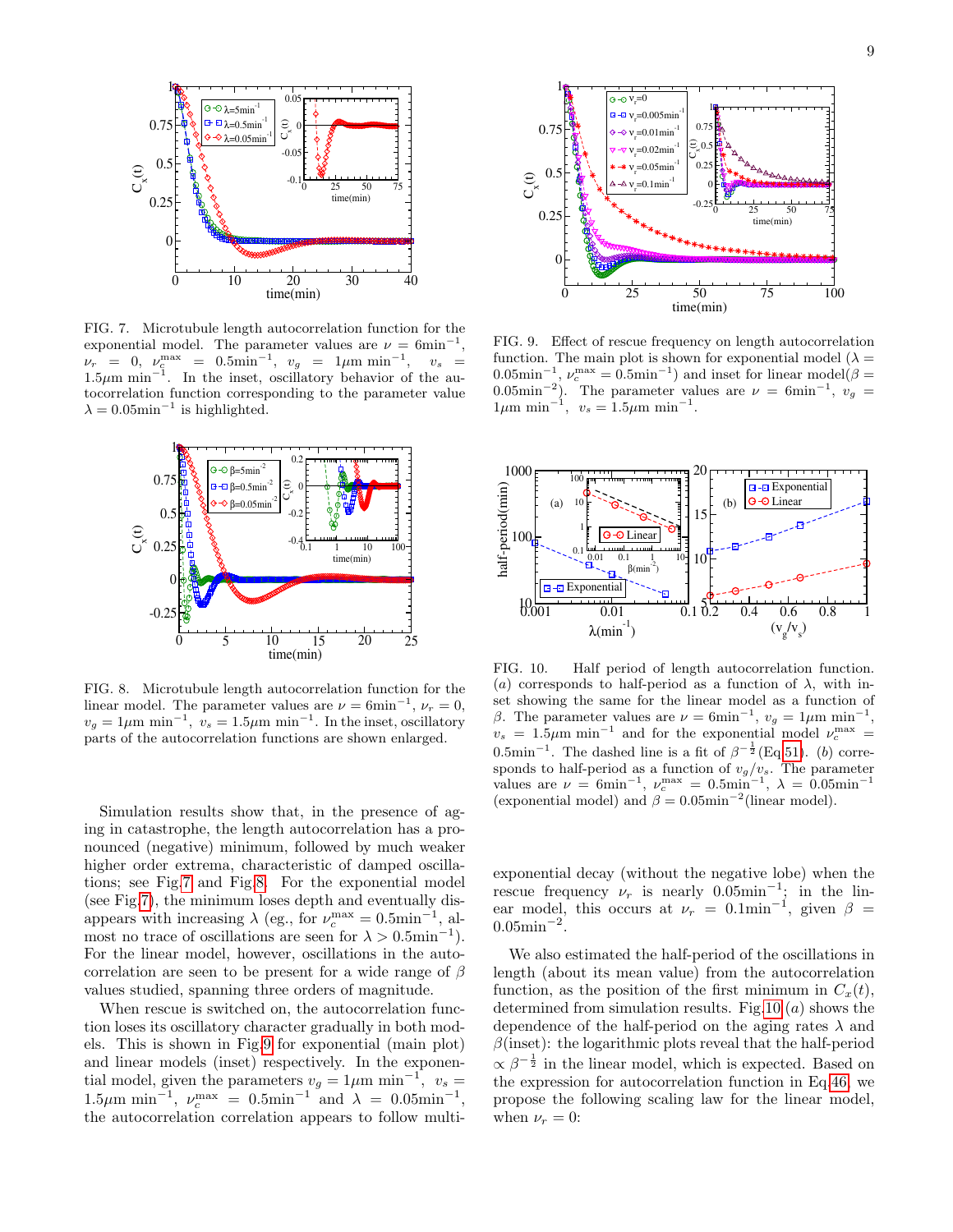

<span id="page-9-1"></span>FIG. 11. Microtubule trajectories from stochastic simulation, with the dashed horizontal line denoting average length in the respective models studied.  $(a)$  and  $(b)$  are for the exponential model with  $\lambda = 0.05$ min<sup>-1</sup> and  $\nu_c^{\text{max}} = 0.5$ min<sup>-1</sup>. (c) and (d) are for the linear model with  $\beta = 0.05$ min<sup>-</sup> . (e) and (f) for the  $\lambda \to \infty$  case with  $\nu_c^{\max} = 0.5 \text{min}^{-1}$ . All the trajectories are simulated by fixing  $v_g = 1 \mu m \text{ min}^{-1}$ ,  $v_s = 1.5 \mu m \text{ min}^{-1}$ . Only a and c correspond to oscillatory dynamics, as characterized by the negative lobe in the autocorrelation function.

<span id="page-9-0"></span>
$$
T_o = \frac{1}{\sqrt{\beta}} f\left(\frac{v_g}{v_s}\right), \quad \text{(linear model)} \tag{51}
$$

where  $T<sub>o</sub>$  is the half-period of oscillations. It is clear that  $f(x)$  is a increasing function of x; as  $v_s \to \infty$ , the microtubule will crash to the origin as soon as it undergoes catastrophe, and the period is determined by average time spent in the growing state, specified by Eq[.10.](#page-2-2) As  $v<sub>s</sub>$  is reduced, this time interval increases, which adds to the oscillation period. This is confirmed in simulations. Fig[.10\(](#page-8-3)b) shows the half-period plotted as a function of  $v_q/v_s$  in both exponential and linear models, which shows that the half-period (for fixed  $\lambda$  and  $\beta$ ) is an increasing function of  $v_a/v_s$ .

For the exponential model, scaling considerations suggest that

$$
T_o = \frac{1}{\sqrt{\beta}} g\left(\frac{\lambda}{\nu_c^{\text{max}}}, \frac{v_g}{v_s}\right), \quad \text{(exponential model)} \quad (52)
$$

such that  $\lim_{x\to 0} g(x, y) = f(y)$  for consistency with Eq[.51.](#page-9-0) Oscillations are present only when  $\lambda/\nu_c^{\text{max}}$ is sufficiently small. A few sample trajectories of a microtubule undergoing dynamic instability, under the age-dependent catastrophe are shown in Fig[.11.](#page-9-1)

#### (iii) Velocity autocorrelation

The normalized velocity autocorrelation function, computed from the simulations, also shows oscillatory behavior (Fig[.12\)](#page-9-2) for sufficiently small values of  $\lambda$  (and all values of  $\beta$  studied in this paper). Also, increasing  $\nu_r$  lifts up the negative lobe, weakening the oscillations. Interestingly, a comparison with Fig[.9](#page-8-2) reveals that, for



<span id="page-9-2"></span>FIG. 12. State autocorrelation function  $C<sub>S</sub>(t)$  against time t with a boundary at  $x = 0$ . The main plot is shown for the linear model with  $\beta = 0.05$ min<sup>-2</sup> and inset for exponential model with  $\lambda = 0.05$ min<sup>-1</sup>. The other parameter values are  $\nu = 6 {\rm min}^{-1}, \; \nu_c^{\rm max} \; = \; 0.5 {\rm min}^{-1}, \; \; v_g \; = \; 1 \mu {\rm m} \; {\rm min}^{-1}, \; \; \; v_s \; = \;$  $1\mu m$  min<sup>-1</sup>.

the same value of  $\lambda$ , the threshold rescue frequency for disappearance of oscillations is higher for velocity autocorrelation when compared to length, implying that for a certain range of parameter values, direction reversals are more regularly spaced in time when compared to excursions of length above and below the mean.

Our results for velocity/state correlation are similar to the results reported by Odde and Buettner [\[13\]](#page-10-10). In this paper, the authors modeled dynamic instability as a two state jump process, but switching from one state to another state takes place in a sequence of steps such that residence times in both the states are characterized by (identical) gamma-distributions. Qualitatively, the effects of age-dependent (studied here) and multi-step (studied in Ref.[\[13\]](#page-10-10)) catastrophes are similar; however, in our model, only catastrophe is assumed to be agedependent while rescue is treated as a first order process.

# V. SUMMARY AND CONCLUSIONS

Motivated by recent experimental observations on "aging" in microtubule catastrophe, in this paper, we have formulated a mathematical model to investigate how the statistical properties of a microtubule population gets modified by it. Aging is characterized by a parameter  $\lambda$ , with units of inverse time, which we refer to as the aging rate in our model. Our results show that aging affects statistical properties of a microtubule population in important ways. The steady state length distribution is no longer a simple exponential decay as in the constant catastrophe case, while the condition for its existence is altered. The length and velocity autocorrelation functions develop a negative lobe for sufficiently small aging and rescue rates, which signifies oscillatory dynamics in the population. We characterized the oscillations using analytical calculations and scaling argu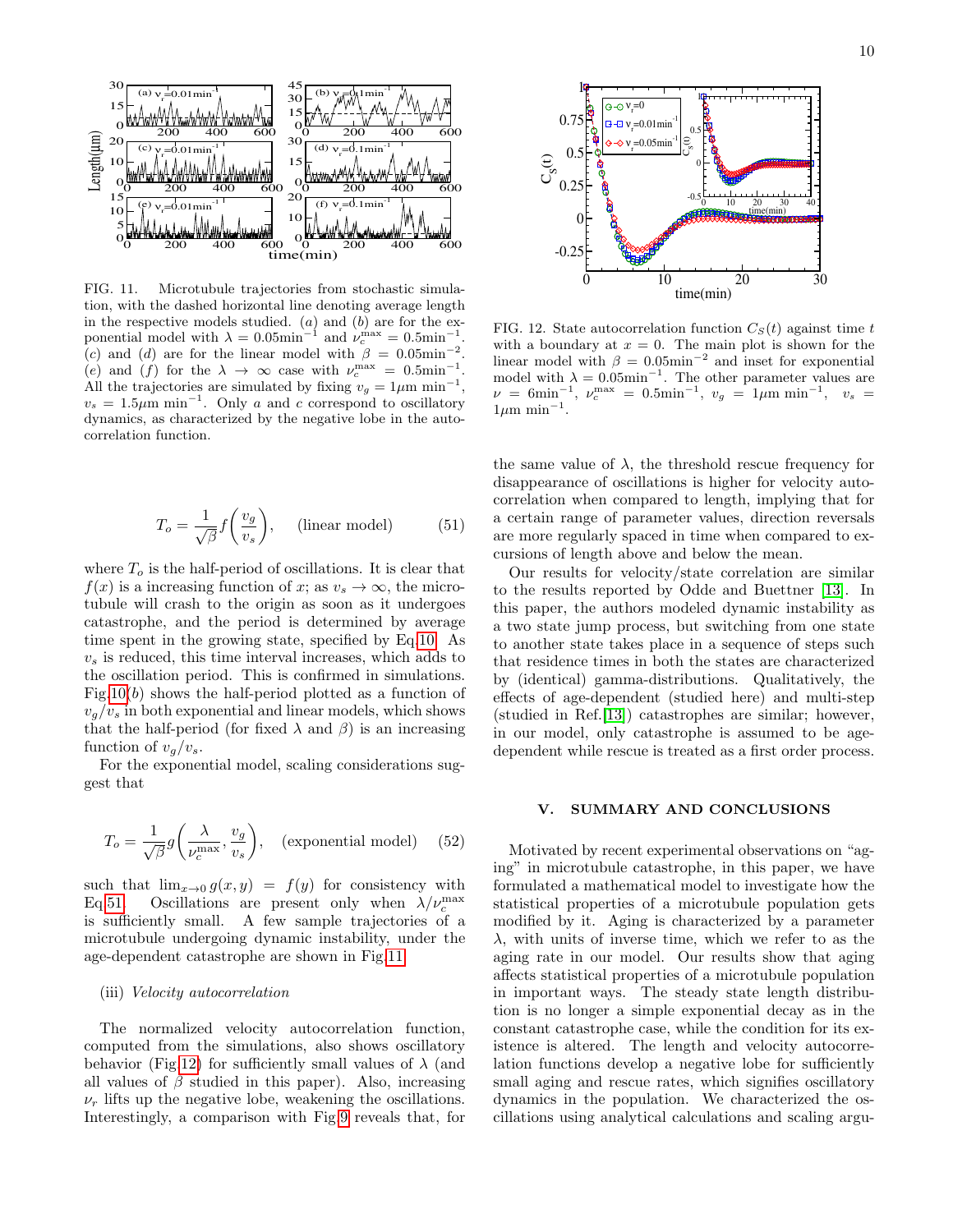ments, and checked their consistency with numerical simulations. Velocity (or growth state) oscillations in microtubule dynamics were studied earlier by Odde and Buettner [\[13\]](#page-10-10) using a model with identical gamma-distributed residence times in each state (i.e, both catastrophe and rescue were assumed to undergo aging in a similar way). Our study is similar in spirit, but with the following differences: (i) two different forms of aging are used for catastrophe, while rescue is treated as a first order process (in the absence of evidence to the contrary) (ii) we study how the steady state length distribution is modified in the presence of aging (iii) the length autocorrelation function is studied in detail, and we have derived an explicit mathematical expression for the same (in the linear aging model) in Laplace space.

Microtubule length oscillations are likely to be relevant in the context of the well-known phenomenon of chromosome oscillations, although the latter is certainly a more complex process involving many other proteins and regulatory mechanisms. Nevertheless, we feel that it is interesting to make a broad comparison of our results with experimental observations on chromosome oscillations. In eukaryotic cells, soon after the onset of mitosis, each chromosome pair exists in a "mono-oriented" state for a while, i.e., pulled/pushed only from one side of the mitotic spindle [\[38–](#page-11-10)[40\]](#page-11-11) by microtubules attached to it through macromolecular structures called kinetochores. A successful and efficient mitosis requires all the chromosomes to be "bi-oriented" (i.e., bound to microtubule bundles emanating from the opposite poles simultaneously) at the spindle equator before segregation. It is known from experimental observations that both mono-

- <span id="page-10-0"></span>[1] T. Mitchison and M. Kirschner, Nature 312, 232 (1984).
- <span id="page-10-1"></span>[2] A. Desai and T. Mitchison, Annu. Rev. Cell Dev. Biol. 13, 83 (1997).
- <span id="page-10-2"></span>[3] M. K. Gardner, M. Zanic, C. Gell, V. Bormuth and J. Howard, Cell 147, 1092 (2011).
- <span id="page-10-3"></span>[4] F. Verde, M. Dogterom, E. Stelzer, E. Karsenti, and S. Leibler, J. Cell Biol. 118, 1097 (1992)
- <span id="page-10-22"></span>[5] M. Dogterom and S. Leibler, Phys. Rev. Lett. 70, 1347 (1993).
- <span id="page-10-12"></span>[6] H. Flyvbjerg, T. E. Holy and S. Leibler, Phys. Rev. Lett. 73, 2372 (1994); Phys. Rev. E 54, 5538 (1996).
- <span id="page-10-4"></span>D. J. Bicout, Phys. Rev. E **56**, 6656 (1997).
- <span id="page-10-5"></span>[8] C. E. Coombes, A. Yamamoto, M. R. Kenzie, D. J. Odde, and M. K. Gardner, Current Biol. 23, 1342 (2013).
- <span id="page-10-6"></span>[9] H. Bowne-Anderson, M. Zanic, M. Kauer and J. Howard, Bioessays 35, 452 (2013).
- <span id="page-10-7"></span>[10] V. Jemseena and M. Gopalakrishnan, Phys. Rev. E 88, 032717 (2013).
- <span id="page-10-8"></span>[11] D. J. Odde, L. Cassimeris and H. M. Buettner, Biophys. J. 69, 796 (1995).
- <span id="page-10-9"></span>[12] T. Stepanova et al., Curr. Biol. 20, 1023 (2010).
- <span id="page-10-10"></span>[13] D. J. Odde and H. M. Buettner, Biophys. J. 75, 1189 (1998).

Skibbens et al. [\[38\]](#page-11-10) have showed that mono-oriented chromosomes in Newt lung cells exhibit non-sinusoidal oscillatory motion with a time period of 200 − 300s. Similar oscillations were also observed in bi-oriented chromosomes, with a smaller period. In PtK1 cells, the to and fro motion in mono-oriented chromosomes were observed to last for  $\sim$  1200s [\[40\]](#page-11-11), but the observed motion does not show the same degree of regularity as in the previous example. In HeLa cells, the autocorrelation function of translational movement of sister-kinetochores was experimentally measured more recently; the half-period of oscillations, measured as the position of the first minimum was found to be in the range  $\sim 10s - 40s$  [\[41,](#page-11-12) [42\]](#page-11-13). With the available information, it is unclear whether aging and related effects in microtubule catastrophe plays a role in these phenomena; however, given the fact that the observed period of oscillations of mono-oriented chromosomes [\[38,](#page-11-10) [40\]](#page-11-11) is close to the what was found in our simulations (Fig[.10\)](#page-8-3), we feel that further investigations in this direction could be worthwhile.

# ACKNOWLEDGMENTS

V.J thanks Erwin Frey for useful discussions during a visit to LMU, Munich. The authors acknowledge P.G. Senapathy Centre for Computing Resources, IIT Madras for computational support. The authors would also like to thank Dr. M.K. Gardner for sharing the relevant experimental data reported in [\[3\]](#page-10-2).

- <span id="page-10-11"></span>[14] See Supplemental Material (available with the journal) for details of calculations.
- <span id="page-10-13"></span>[15] T. Antal, P. L. Krapivsky, S. Redner, M. Mailman and B. Chakraborty, Phys. Rev. E 76, 041907 (2007).
- <span id="page-10-14"></span>[16] R. Padinhateeri, A. B. Kolomeisky and D. Lacoste, Biophys. J. 102, 1274 (2012).
- <span id="page-10-15"></span>[17] B. Houchmandzadeh and M.Vallade, Phys. Rev. E 53, 6320 (1996).
- <span id="page-10-16"></span>[18] E. Jobs, D. E. Wolf and H. Flyvbjerg, Phys. Rev. Lett. 79, 519 (1997),
- <span id="page-10-17"></span>[19] B.S. Govindan and W. B. Spillman, Phys. Rev. E 70, 032901 (2004).
- <span id="page-10-18"></span>[20] B. M. Mulder, Phys. Rev. E **86**, 011902 (2012).
- [21] T. E. Holy and S. Leibler, Proc. Natl. Acad. Sci. USA 91, 5682 (1994).
- <span id="page-10-19"></span>[22] M. Gopalakrishnan and B. S. Govindan, Bull. Math. Biol. 73, 2483 (2011).
- <span id="page-10-20"></span>[23] V. Yadav and S. Mukherji, Phys. Rev. E 84, 062902 (2011).
- <span id="page-10-21"></span>[24] C. Tischer, P. R. Wolde and M. Dogterom, Biophys. J. 99, 726 (2010).
- <span id="page-10-23"></span>[25] M. Abramowitz and I. A. Stegun, Handbook of Mathematical Functions (Dover, New York,1972).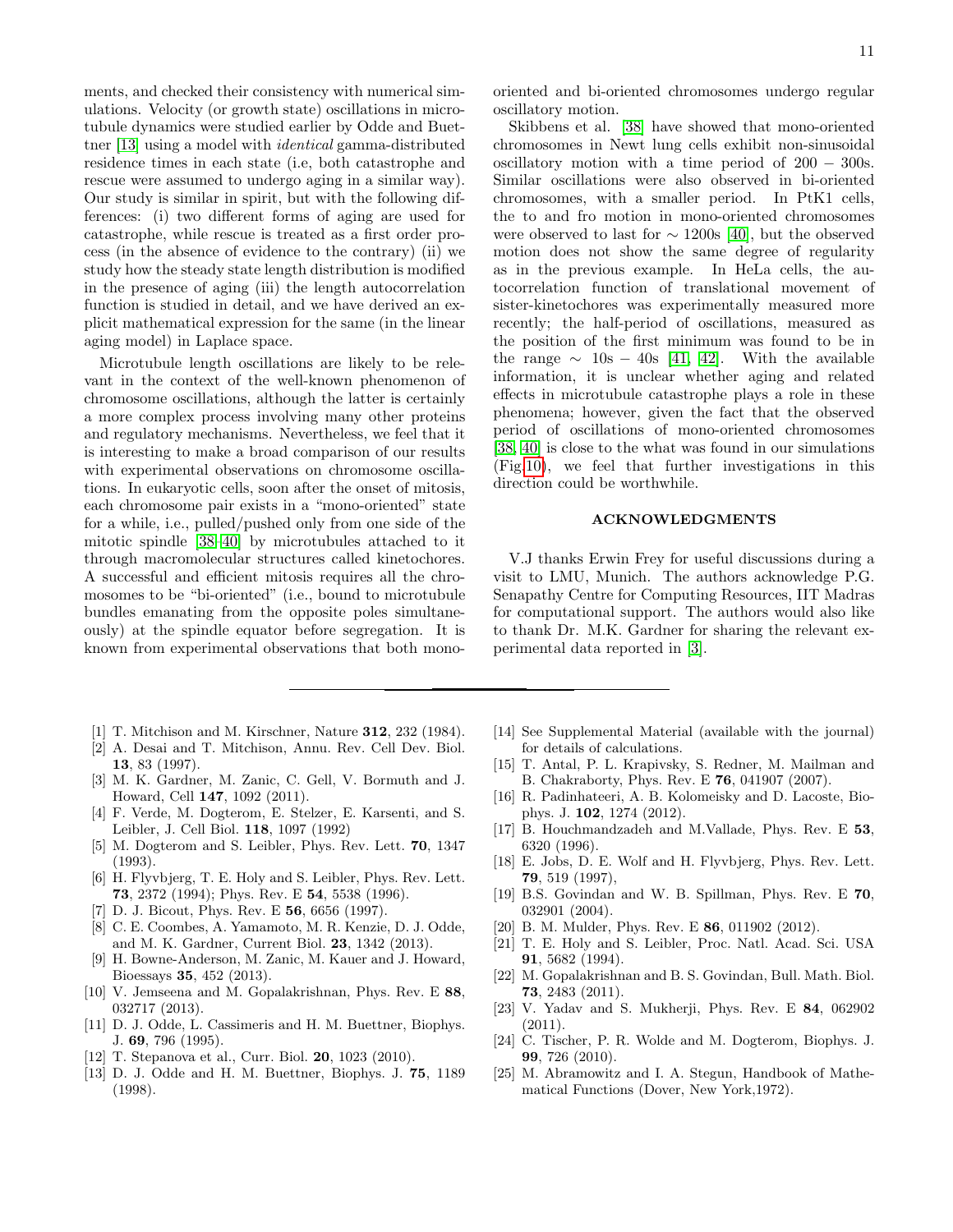- <span id="page-11-3"></span>[26] V. Varga et al., Nat. Cell. Biol. 8, 957 (2006); Cell 138, 1174 (2009).
- <span id="page-11-4"></span>[27] B.S. Govindan, M. Gopalakrishnan and D. Chowdhury, Europhys. Lett. 83, 40006 (2008).
- [28] G. A. Klein, K. Kruse, G. Cuniberti and F. Jülicher, Phys. Rev. Lett. 94, 108102 (2005).
- [29] A. Melbinger, L. Reese and E. Frey, Phys. Rev. Lett. 108, 258104 (2012).
- <span id="page-11-5"></span>[30] H. S.Kuan and M. D. Betterton, Phys. Biol. 10, 036004 (2013).
- <span id="page-11-6"></span>[31] C. Tischer, D. Brunner and M. Dogterom, Mol. Syst. Biol. 5, 250 (2009).
- <span id="page-11-7"></span>[32] M. F. Carlier, R. Melki, D. Pantaloni, T. L. Hill, and Y. Chen, Proc. Natl. Acad. Sci. USA 84, 5257 (1987).
- [33] R. Melki, M. F. Carlier and D. Pantaloni, The EMBO Journal, 7, 2653 (1988).
- [34] H. Obermann, E. M. Mandelkow, G. Lange, and E. Mandelkow, J. Biol. Chem. 265, 4382 (1990).
- [35] E. M. Mandelkow and E. Mandelkow, Cell Motil. Cytoskeleton 22, 235 (1992).
- <span id="page-11-8"></span>[36] A. Marx and E. E. Mandelkow, Eur. Biophys J. 22, 405 (1994).
- <span id="page-11-9"></span>[37] D. T. Gillespie, J. Phys. Chem. 81, 2340 (1977).
- <span id="page-11-10"></span>[38] R. V. Skibbens, V. P. Skeen and E. D. Salmon, J. Cell Biol. 122, 859 (1993).
- [39] J. R. Mcintosh, E. L. Grishchuk and R. R. West, Annu. Rev. Cell Dev. Biol. 18, 193 (2002).
- <span id="page-11-11"></span>[40] T. M. Kapoor, M. A. Lampson, P. Hergert, L. Cameron, D. Cimini, E. D. Salmon, B. F. McEwen, and A. Khodjakov, Science 311, 388 (2006).
- <span id="page-11-12"></span>[41] ] A. C. Amaro, C. P. Samora, R. Holtackers, E. Wang, I. J. Kingston, M. Alonso, M. Lampson, A. D. McAinsh, and P. Meraldi, Nature Cell Biol. 12, 319 (2010).
- <span id="page-11-13"></span>[42] N. Mchedlishvili, S. Wieser, R. Holtackers, J. Mouysset, M. Belwal, A. C. Amaro, and P. Meraldi, J. Cell. Sci. 125, 906 (2012)

## Appendix A: PDFs in transformed space

On taking Laplace transform of Eq[.18](#page-3-2) and Eq[.19](#page-3-3) with respect to  $x$ , we get

<span id="page-11-15"></span>
$$
\frac{\partial \tilde{P}'_1(p,\tau)}{\partial \tau} + [v_g p + \nu_c(\tau)] \tilde{P}'_1(p,\tau) = \delta(\tau) [\nu_r \tilde{P}_0(p) + J_0],
$$
\n(A1)

<span id="page-11-14"></span>
$$
\tilde{P}_0(p) = \frac{J_0 - \Phi(p)}{v_s p - \nu_r},\tag{A2}
$$

where  $\Phi(p) = \int_{0}^{\infty}$  $\int_0^{\tau} \nu_c(\tau) \tilde{P}_1^{\prime}(p,\tau) d\tau$ . Substituting for  $\tilde{P}_0(p)$ from Eq[.A2](#page-11-14) in Eq[.A1,](#page-11-15)

<span id="page-11-16"></span>
$$
\frac{\partial \tilde{P}'_1(p,\tau)}{\partial \tau} + [v_g p + \nu_c(\tau)] \tilde{P}'_1(p,\tau) =
$$

$$
\delta(\tau) \left[ \frac{J_0 v_s p - \nu_r \Phi(p)}{v_s p - \nu_r} \right].
$$
 (A3)

Eq[.A3](#page-11-16) is a first order non-homogeneous partial differ-

ential equation in  $\tau$ . We assume a solution of the form,

<span id="page-11-17"></span>
$$
\tilde{P}'_1(p,\tau) = h(p,\tau) \exp\bigg(-v_g p\tau - \int\limits_0^\tau \nu_c(\tau')d\tau'\bigg). \tag{A4}
$$

After substituting Eq[.A4](#page-11-17) in Eq[.A3](#page-11-16) we get,

$$
h(p,\tau) = \frac{J_0 v_s p - \nu_r \Phi(p)}{v_s p - \nu_r}.
$$
 (A5)

Therefore the total solution to Eq[.A3](#page-11-16) is given by

$$
\tilde{P}'_1(p,\tau) = \left[\frac{J_0 v_s p - \nu_r \Phi(p)}{v_s p - \nu_r}\right] \times \exp\left(-v_g p \tau - \int_0^\tau \nu_c(\tau') d\tau'\right). \quad (A6)
$$

Using the above equation we get,

$$
\tilde{\Phi}(p) = \frac{J_0 v_s p \zeta(p)}{v_s p - \nu_r (1 - \zeta(p))},\tag{A7}
$$

where

<span id="page-11-0"></span>
$$
\zeta(p) = \int_{0}^{\infty} \nu_c(\tau) \exp\left(-v_g p \tau - \int_{0}^{\tau} \nu_c(\tau') d\tau'\right) d\tau.
$$
 (A8)

The function  $\eta(p)$ , which appears in Eq[.23](#page-4-1) of the main text is defined as,

<span id="page-11-1"></span>
$$
\eta(p) = \int_{0}^{\infty} \exp\left(-v_g p \tau - \int_{0}^{\tau} \nu_c(\tau') d\tau'\right) d\tau. \quad (A9)
$$

As mentioned in the main text, all further analysis is done by putting  $\nu_r = 0$ . In this case, Eq[.23](#page-4-1) and Eq[.24](#page-4-2) in main text become,

<span id="page-11-19"></span>
$$
\tilde{P}_1(p) = J_0 \eta(p) \tag{A10}
$$

and

<span id="page-11-18"></span>
$$
\tilde{P}_0(p) = J_0 \frac{1 - \zeta(p)}{v_s p}.
$$
\n(A11)

# Appendix B: Length distribution

# a. Exponential aging

In this case,  $\zeta(p)$  and  $\eta(p)$  are evaluated from the inte-grals given by Eq[.A8](#page-11-0) and Eq[.A9](#page-11-1) respectively, with  $\nu_c(\tau)$ substituted from Eq[.1.](#page-1-0)

<span id="page-11-2"></span>
$$
\zeta(p) = \frac{\nu_c^{\text{max}}}{v_g p + \nu_c^{\text{max}}} - \frac{v_g p}{v_g p + \nu_c^{\text{max}}} e^{\alpha} \times \alpha^{-\frac{v_g p + \nu_c^{\text{max}}}{\lambda}} \gamma \left( \frac{v_g p + \nu_c^{\text{max}}}{\lambda} + 1, \alpha \right), \quad (B1)
$$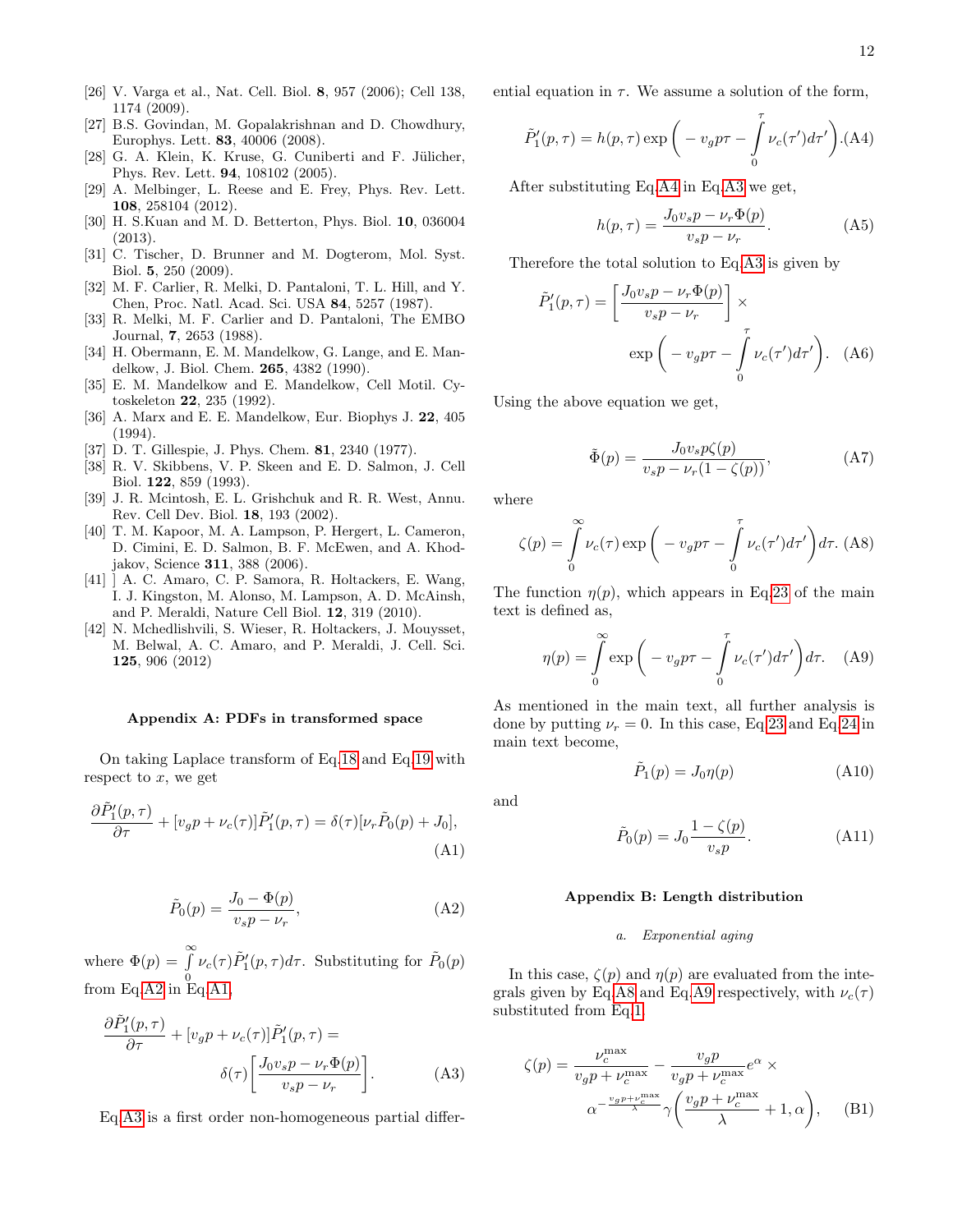<span id="page-12-0"></span>
$$
\eta(p) = \frac{1}{\lambda} e^{\alpha} \alpha^{-\frac{v_g p + \nu_c^{\max}}{\lambda}} \gamma\left(\frac{v_g p + \nu_c^{\max}}{\lambda}, \alpha\right). \tag{B2}
$$

Using the recurrence relation [\[25\]](#page-10-23),

$$
\gamma(a+1,b) = a\gamma(a,b) - b^a e^{-b},\tag{B3}
$$

we get a relation between  $\zeta(p)$  and  $\eta(p)$  as given below,

<span id="page-12-6"></span>
$$
\zeta(p) = 1 - v_g p \eta(p). \tag{B4}
$$

Therefore, Eq[.A11](#page-11-18) can be rewritten as

<span id="page-12-5"></span>
$$
\tilde{P}_0(p) = \frac{v_g}{v_s} J_0 \eta(p). \tag{B5}
$$

Using the inverse Laplace transform,

$$
\mathcal{L}^{-1}[a^{-p}\gamma(p,a)] = e^{-ae^{-x}},\tag{B6}
$$

we find the Laplace inverse of Eq[.A10](#page-11-19) and Eq[.B5](#page-12-5) with  $\eta(p)$  substituted from Eq[.B2.](#page-12-0) The resulting expression for the total PDF is given by Eq[.28](#page-4-4) in the main text.

# b. Linear aging

The integrals given by Eq[.A8](#page-11-0) and Eq[.A9](#page-11-1) are evalu-ated using Eq[.7.](#page-2-0) The expressions for  $\zeta(p)$  and  $\eta(p)$  are, respectively, given as,

<span id="page-12-1"></span>
$$
\zeta(p) = 1 - \sqrt{\frac{\pi}{2\beta}} v_g p \ e^{\frac{v_g^2 p^2}{2\beta}} \text{erfc}\left[\frac{v_g p}{\sqrt{2\beta}}\right],\qquad(B7)
$$

<span id="page-12-2"></span>
$$
\eta(p) = \sqrt{\frac{\pi}{2\beta}} e^{\frac{v_g^2 p^2}{2\beta}} \operatorname{erfc}\left[\frac{v_g p}{\sqrt{2\beta}}\right].
$$
 (B8)

From Eq[.B7](#page-12-1) and Eq[.B8,](#page-12-2) it can be seen that Eq[.B4](#page-12-6) holds true in the linear model as well. A useful inverse Laplace transform to invert Eq[.A10](#page-11-19) and Eq[.A11](#page-11-18) in this case is given as [\[25\]](#page-10-23),

$$
\mathcal{L}^{-1}\left[e^{a^2 p^2} \operatorname{erfc}[ap]\right] = \frac{e^{-\frac{x^2}{4a^2}}}{a\sqrt{\pi}} \tag{B9}
$$

and the final expression for the  $P(x)$  is given by Eq[.34](#page-5-0) in the main text.

# Appendix C: Length autocorrelation

# c. Constant catastrophe: the limit  $\lambda \to \infty$

Conditional probabilities obtained from Eq[.42](#page-6-0) and Eq[.43](#page-6-1) after taking Laplace transform with respect to space and time, are given by

<span id="page-12-3"></span>
$$
G_{1j}(p,s|x_0) = \frac{e^{-px_0}[(s-v_s p)\delta_{1j} + \nu_r] + v_s(s-v_s p)G_{0j}(x=0,s|x_0)}{(s-v_s p + \nu_r)(s+v_g p + \nu_c^{\max}) - \nu_c^{\max}\nu_r},
$$
(C1)

<span id="page-12-4"></span>
$$
G_{0j}(p,s|x_0) = \frac{e^{-px_0}[(s+v_g p)\delta_{0j} + \nu_c^{\max}] - v_s(s+v_g p)G_{0j}(x=0,s|x_0)}{(s-v_s p + \nu_r)(s+v_g p + \nu_c^{\max}) - \nu_c^{\max}\nu_r}.
$$
(C2)

 $\sqrt{ }$ 

We use the convergence property of the conditional PDFs to find  $G_{0j}(x=0,s|x_0)$ . Thus, at the boundary, expressions for the Green's functions are given by

<span id="page-12-7"></span>
$$
G_{0j}(x=0,s|x_0) = \frac{(s+v_g\beta_s)\delta_{0j} + \nu_c^{\max}}{v_s(s+v_g\beta_s)}e^{-\beta_s x_0},
$$
\n(C3)

where  $\beta_s = -\frac{A(s)}{2} + \sqrt{\frac{A(s)^2}{4} + B(s)}$ , with

$$
A(s) = \frac{s(v_s - v_g) + v_s \nu_c^{\text{max}} - \nu_r v_g}{v_g v_s},
$$
 (C4)

$$
B(s) = \frac{s(s + \nu_c^{\max} + \nu_r)}{v_g v_s}.
$$
 (C5)

In the limit  $\nu_r = 0$ , Eq[.C3](#page-12-7) becomes,

$$
G_{0j}(x=0,s|x_0) = \frac{s(v_s + v_g)\delta_{0j} + v_s \nu_c^{\max}}{s v_s(v_s + v_g)} e^{-\frac{s}{v_s}x_0}.
$$
\n(C6)

In the steady state, the PDFs take the simple form,

$$
P_1(x) = \frac{J_0}{v_g} e^{-\frac{\nu_c^{\text{max}} x}{v_g}},
$$
\n(C7)

$$
P_0(x) = \frac{J_0}{v_s} e^{-\frac{\nu_c^{\max} x}{v_g}},
$$
\n(C8)

where  $J_0 = \nu_c^{\text{max}} v_s/(v_g + v_s)$ .